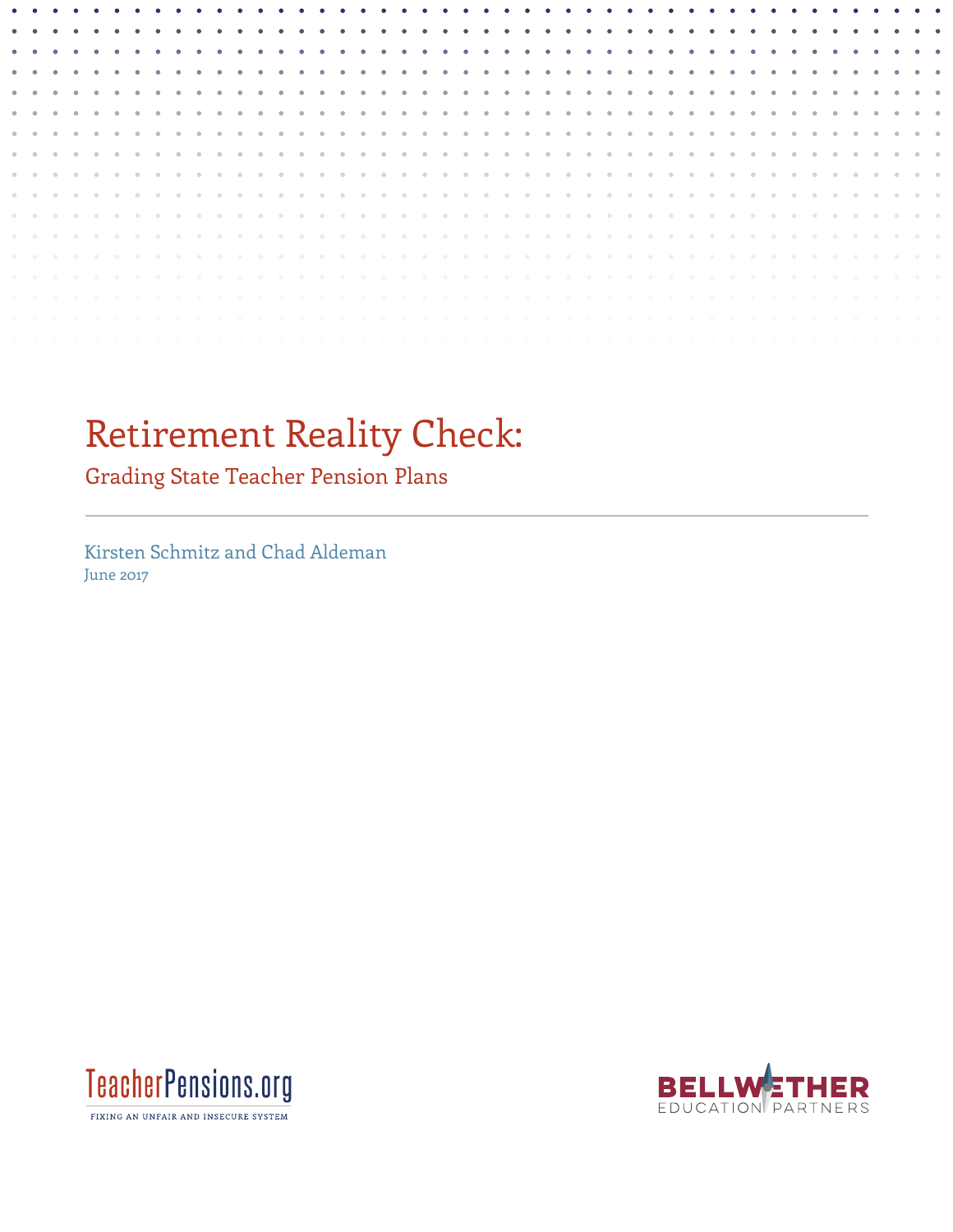# Table of Contents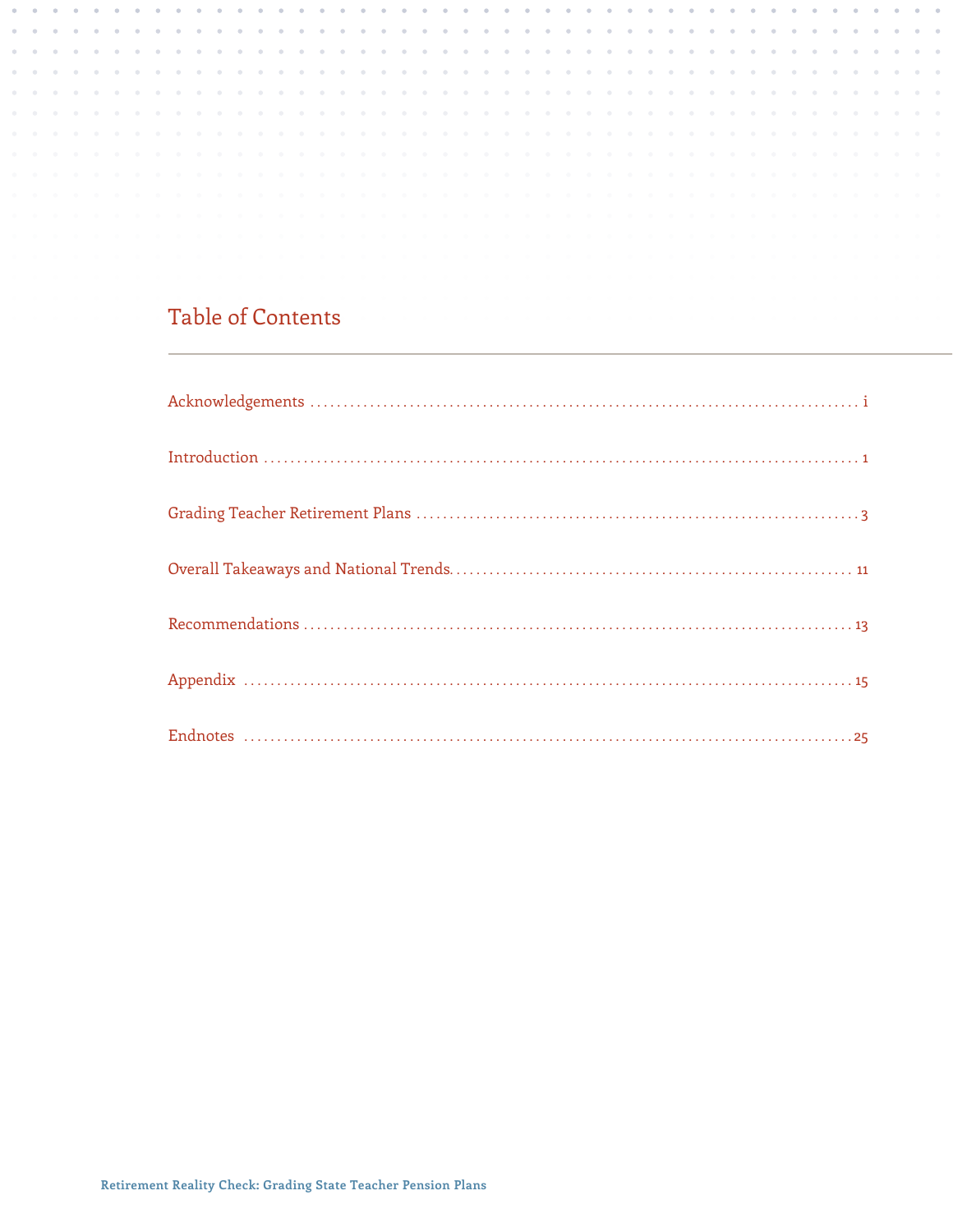# <span id="page-2-0"></span>Acknowledgements

The authors are grateful to EducationCounsel's Sandi Jacobs, who, along with colleagues at the National Council on Teacher Quality, collected many of the underlying data points used in our analysis. The authors also thank those who offered generous feedback on earlier drafts of this paper, including Andy Rotherham, Tanya Paperny, Heather Buchheim, and Max Marchitello. Thanks also to Super Copy Editors and Five Line Creative for copy editing and graphic design support, respectively.

The Laura and John Arnold Foundation provided funding for this paper. The views and analysis are the responsibility of the authors alone.

#### About the Authors

Kirsten Schmitz is an analyst on the Policy and Thought Leadership team at Bellwether Education Partners. She can be reached at [kirsten.schmitz@bellwethereducation.org](mailto:kirsten.schmitz@bellwethereducation.org).

Chad Aldeman is a principal on the Policy and Thought Leadership team at Bellwether Education Partners. He can be reached at [chad.aldeman@bellwethereducation.org](mailto:chad.aldeman@bellwethereducation.org).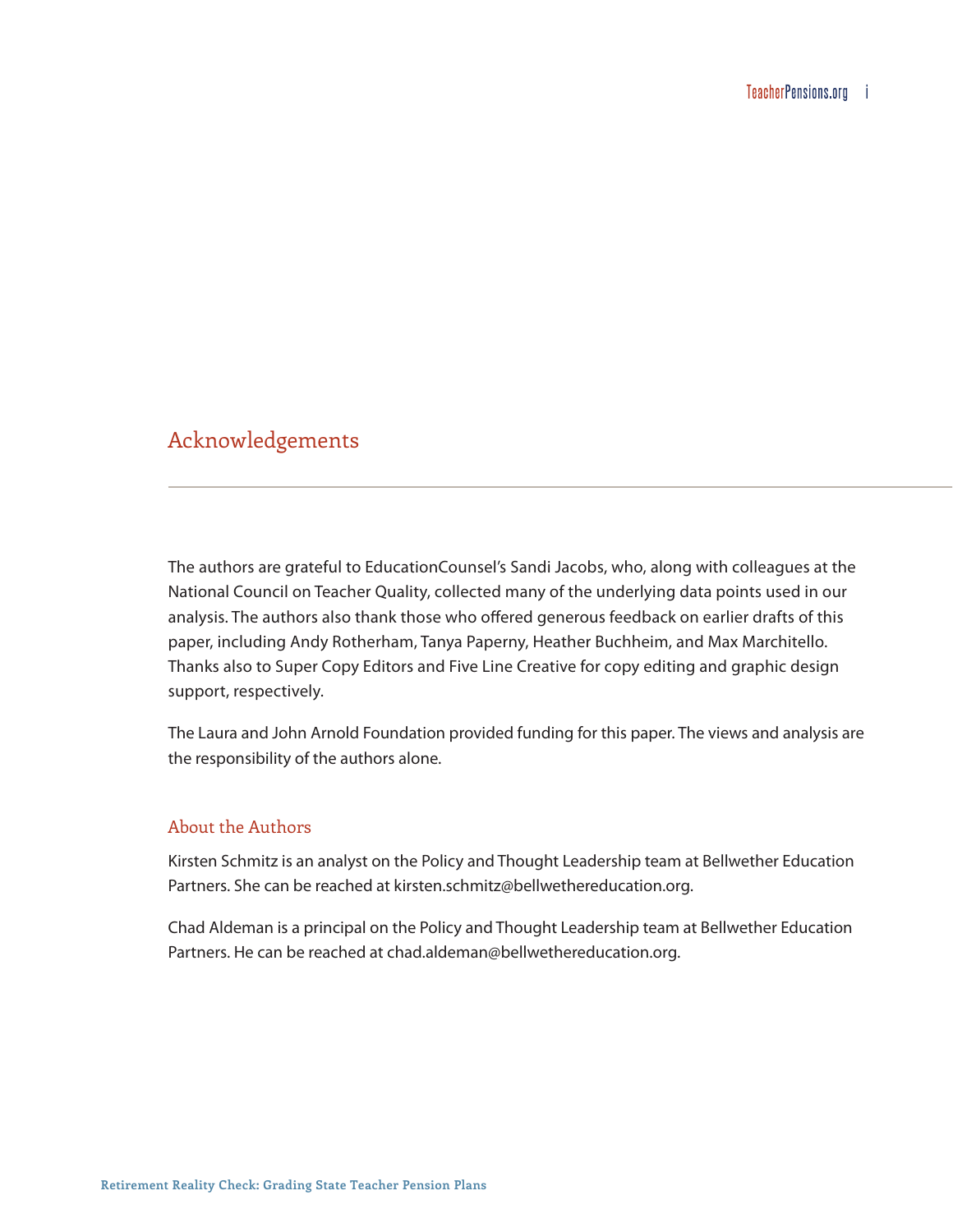# **TeacherPensions.org**

FIXING AN IINFAIR AND INSECURE SYSTEM

#### About TeacherPensions.org

Teacherpensions.org provides high-quality information and analysis to help stakeholders—especially teachers and policymakers—understand the teacher pension issue and the trade-offs among various options for reform. We believe there is a need for additional analysis of and communication about teacher pensions—an issue that has not yet gained sufficient traction nationally, despite its seriousness and immediacy. We aim to make the issues around teacher pensions more accessible and relevant to the general public, more compelling to policymakers, and more understandable for current teachers.

Teacherpensions.org focuses on questions affecting public policy choices; it is not personal or institutional investment advice. You should consult a qualified financial professional before making consequential financial decisions.



#### About Bellwether Education Partners

Teacherpensions.org is a project of Bellwether Education Partners, a national, nonpartisan nonprofit of more than 50 professionals dedicated to helping education organizations become more effective in their work and achieve dramatic results, especially for the most underserved students. To do so, we work in the public, private, and nonprofit sectors and provide a unique combination of exceptional thinking, talent, and hands-on strategic support.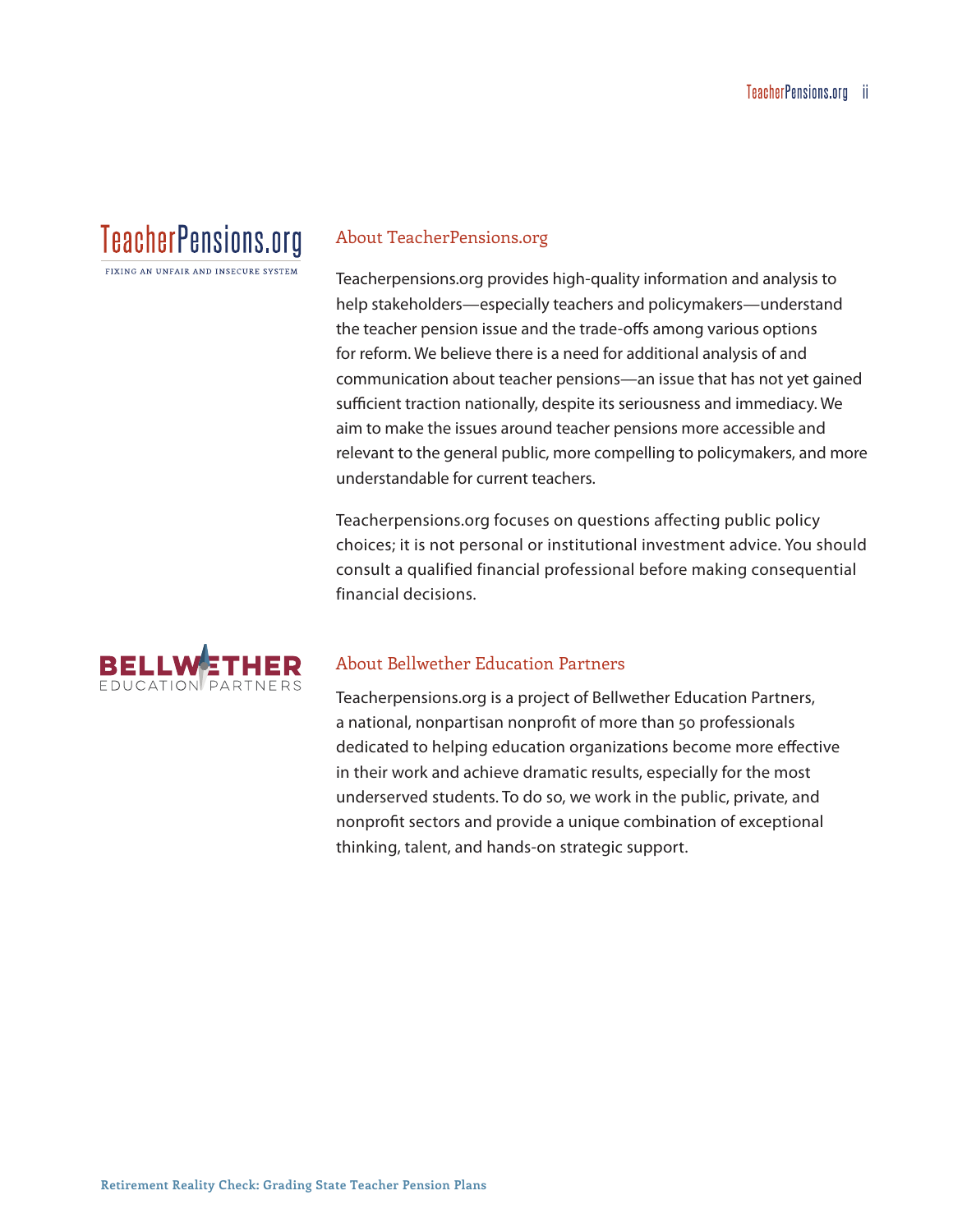# <span id="page-4-0"></span>Introduction

There's a growing disconnect between retirement plans in the private and public sectors.

In the private sector, retirement plans have improved considerably. Federal regulation has forced employers to gradually lower the time an employee must wait to begin earning matching contributions from their employer, and the spread of low-cost mutual funds has sharply reduced the fees workers pay on their retirement accounts.

On the other hand, retirement plans for public-sector workers, including teachers, are mostly getting worse. Due to a series of cuts made in the wake of the last recession, now is the worst time in at least three decades to become a teacher in terms of retirement benefits. Those cuts fall hardest on new and future teachers, particularly teachers who do not plan to teach in the same state for their entire careers.<sup>[1](#page-28-1)</sup> In pursuit of higher returns, large public pension funds have been pouring money into high-fee investments like private equity. And, due to rising unfunded liabilities, teacher retirement costs are eating into state and district budget monies that could be going toward teacher salaries.

While teacher pensions have received a lot of attention for their financial problems, the issues are more complicated than just budgetary issues. Current teacher retirement systems are often designed in ways that systematically disadvantage young and mobile teachers and impair the ability of schools to recruit, hire, retain, and compensate high-quality teachers. Those plans may work well for the fraction of teachers who qualify for full benefits, in this case those who never switch jobs or move out of state, and work consistently without interruption for 30 years—but not necessarily for most teachers, students, or schools, let alone the public at large.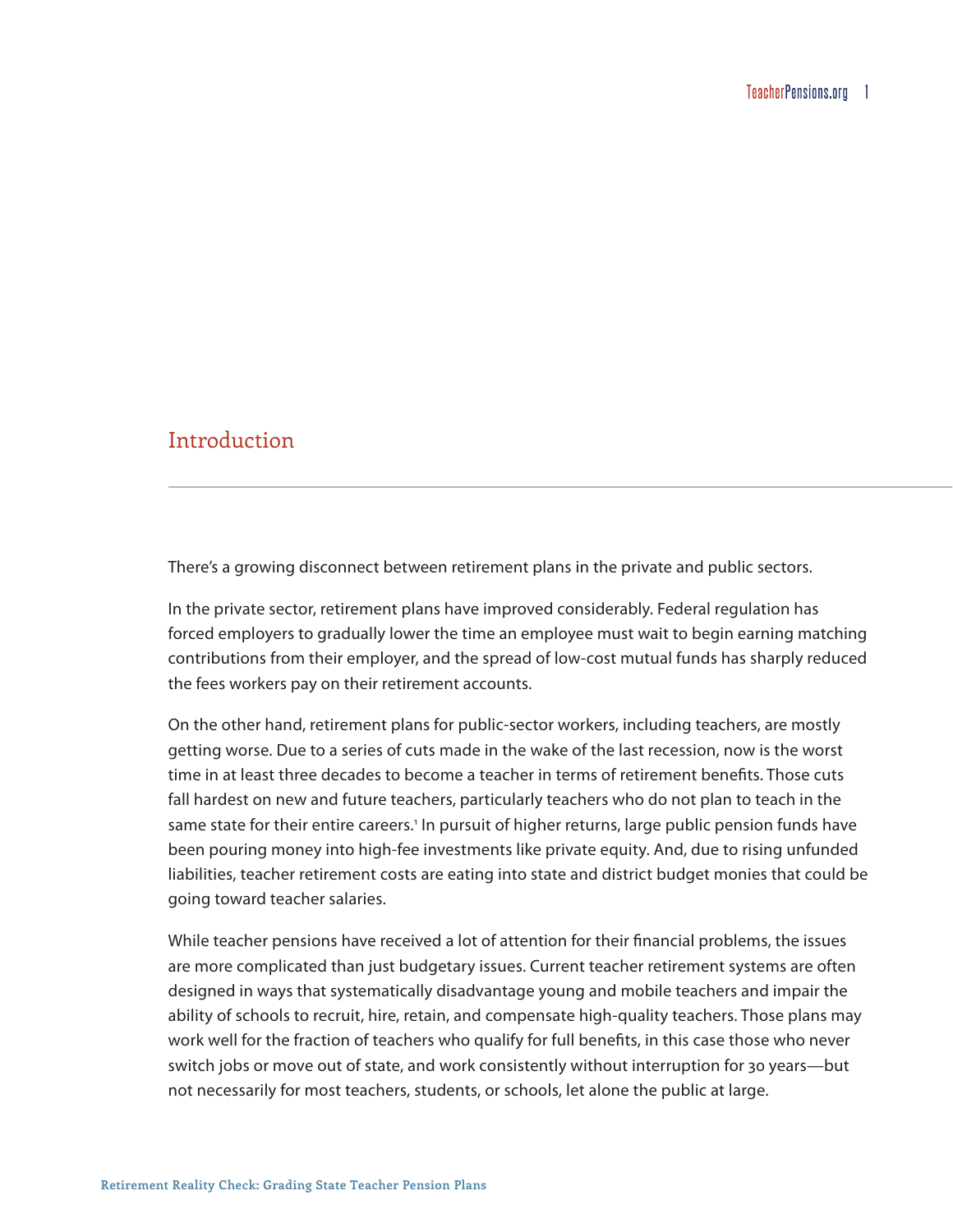We set out to grade states on how well they deliver retirement benefits to their teachers. What we found is a mostly depressing picture: States are enrolling teachers in expensive, debtridden retirement systems that fail to provide most teachers with adequate retirement savings. Without reform, states will continue to place teachers in unfair, financially unsustainable retirement systems.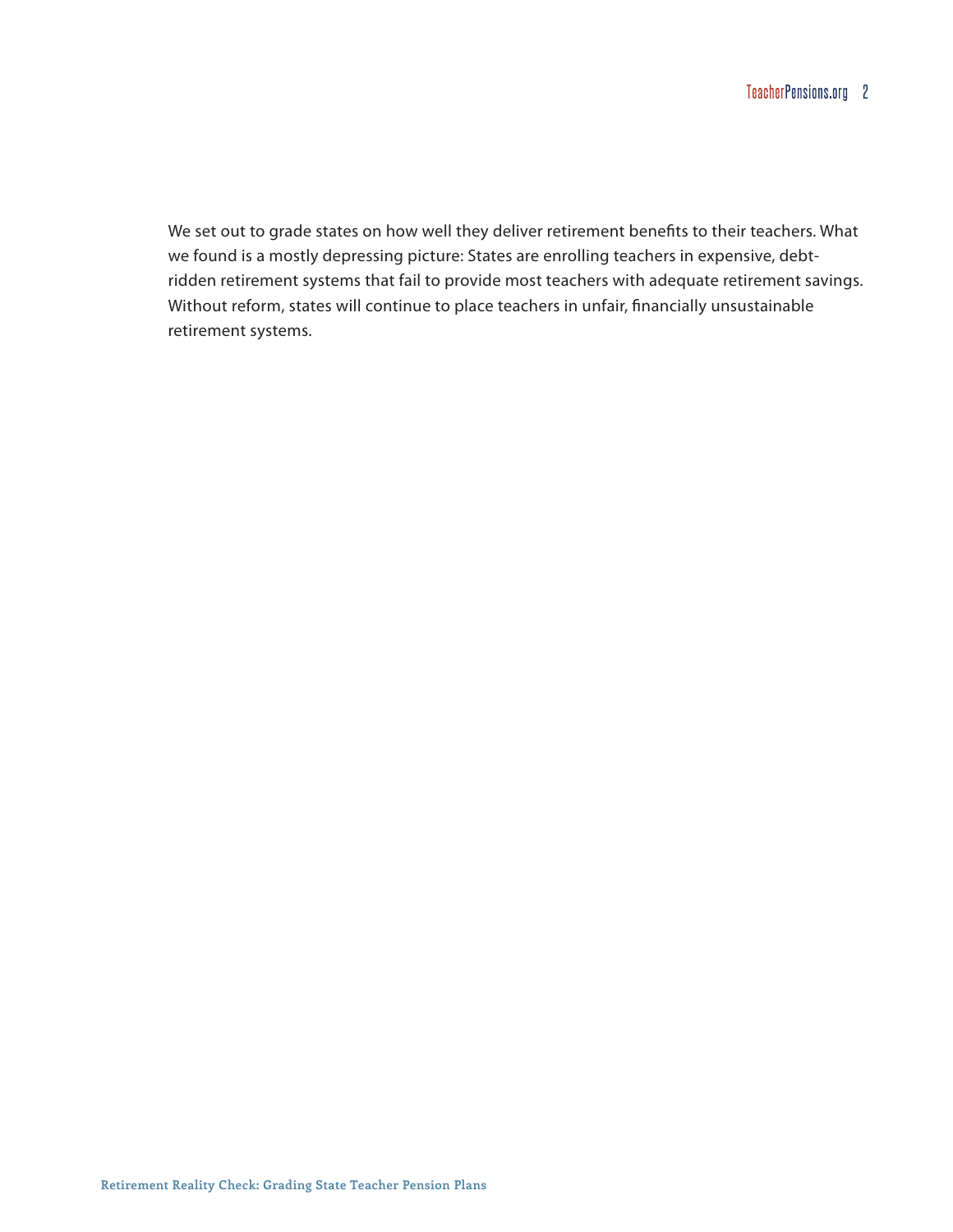# <span id="page-6-0"></span>Grading Teacher Retirement Plans

We believe all teachers deserve a portable and financially secure retirement plan. Our grades are based on how close states get to this ideal, and each variable included in our grading scale helps further these two goals.

But we're not the first organization to attempt to grade teacher pension plans. Other organizations, notably the Urban Institute and the National Council on Teacher Quality, have done yeoman's work of collecting details on the specific policies states have put in place and illustrating how those policies affect teachers. Our rankings build upon those efforts in an important way, by adding in details reflecting how many teachers in each state reach important pension milestones. Our operating premise is that states should design retirement plans that support and reflect the needs of their particular teacher workforce.

In today's world, workers are likely to have multiple jobs over the course of their lives, and they need to be able to build enough savings at each stage along the way in order to afford a secure retirement. Many workers change fields or cross state lines to pursue job opportunities or make other personal decisions that affect their ability to save. Teachers are no exception, and states should build retirement plans accordingly. Teachers should be able to take their savings with them no matter why they elect to leave the classroom, whether for personal reasons, as a career change, or to continue teaching in a different state.

Today's teacher retirement plans are not suited to this reality. Rather than improving plans to cover all teachers, state lawmakers have reacted to budgetary pressures by tilting their retirement plans even more heavily in favor of the small group of teachers who remain for 25 or 30 years.<sup>2</sup>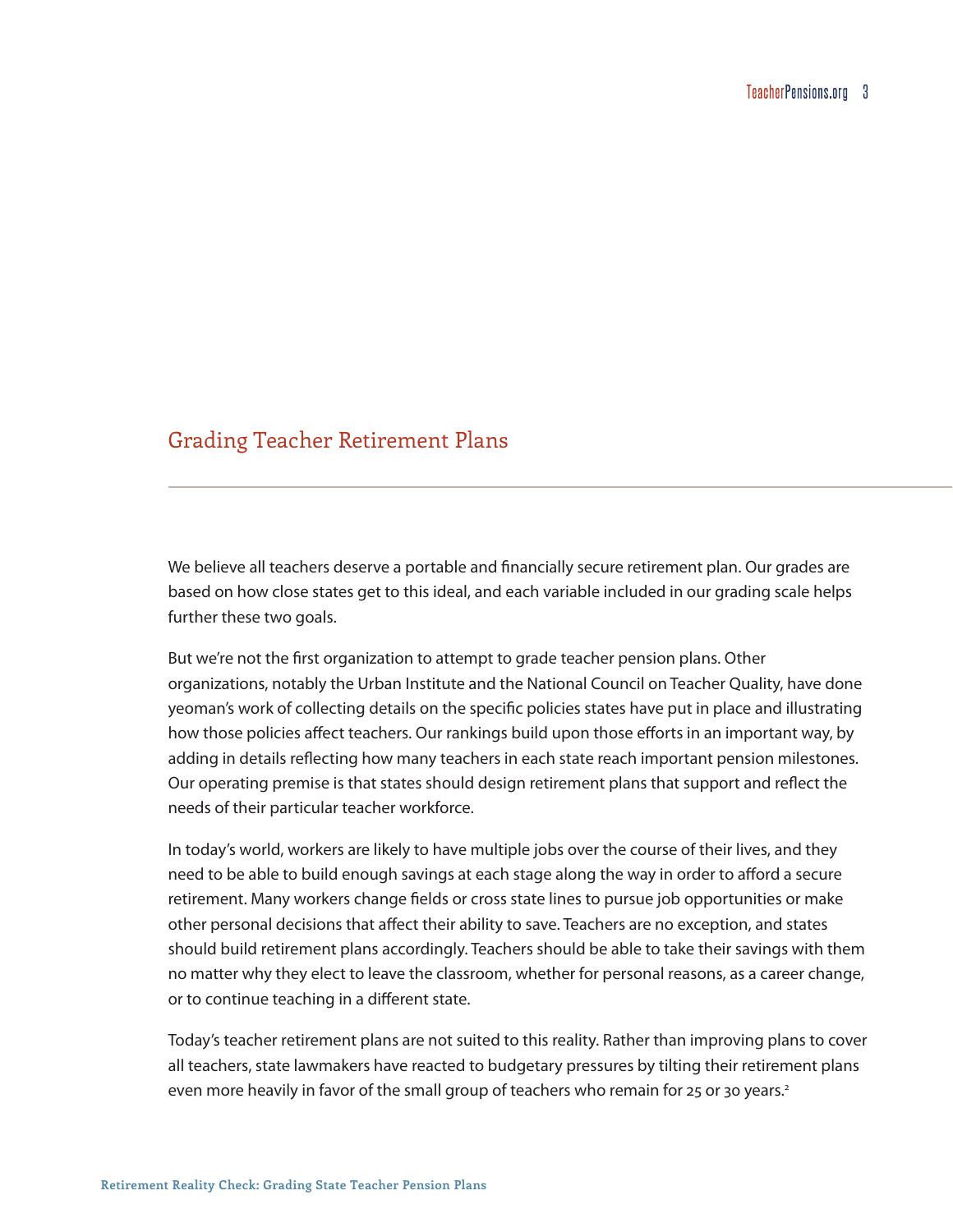# Today, more than half of all beginning teachers will not qualify for any pension at all.

States have also made it more difficult for teachers to earn pension benefits at all. By imposing longer "vesting periods" and creating new, less generous plans for younger teachers, states ensure that fewer teachers will share in the promises of their pension plans. Today, more than half of all beginning teachers will not qualify for any pension at all.[3](#page-28-3)

Pension problems do not just adversely affect people who choose to leave teaching altogether. Substantial penalties for mobility within the teaching profession affect thousands of teachers every year. Teachers lose out because current public-sector defined benefit (DB) pension systems (a retirement benefit based on years of service, age at retirement, and final compensation, to determine teacher benefits) are tied to the state or sometimes even the district where the teacher works, and those systems are heavily biased toward teachers with longevity in the same system. Teachers can lose more than half of their retirement wealth just by switching pension systems one time;<sup>4</sup> if teachers move multiple times—if, for example, their spouse is in the military—the losses are even greater.

To measure the extent to which states have created retirement systems that match and adequately support all of their teachers, we created a grading rubric focused on two questions: 1. Are all of the state's teachers earning sufficient retirement benefits? And 2. Can teachers take their retirement benefits with them no matter where life takes them? Our rankings use an equally weighted grading system comprising six variables that help answer our two guiding questions. Those variables are:

- » The percentage of teacher salaries going toward retirement
- » The percentage of teacher salaries going toward pension debt
- » The percentage of teachers who qualify for employer-provided retirement benefits
- » The percentage of teachers who earn retirement savings worth at least their own contributions plus interest
- » The percentage of teachers covered by Social Security
- » Whether or not a portable retirement savings option exists

We break down each of these variables below. For full state data, see the tables in the Appendix (p15). Appendix Table 1 (p15–17) compiles all the variables into our overall grades.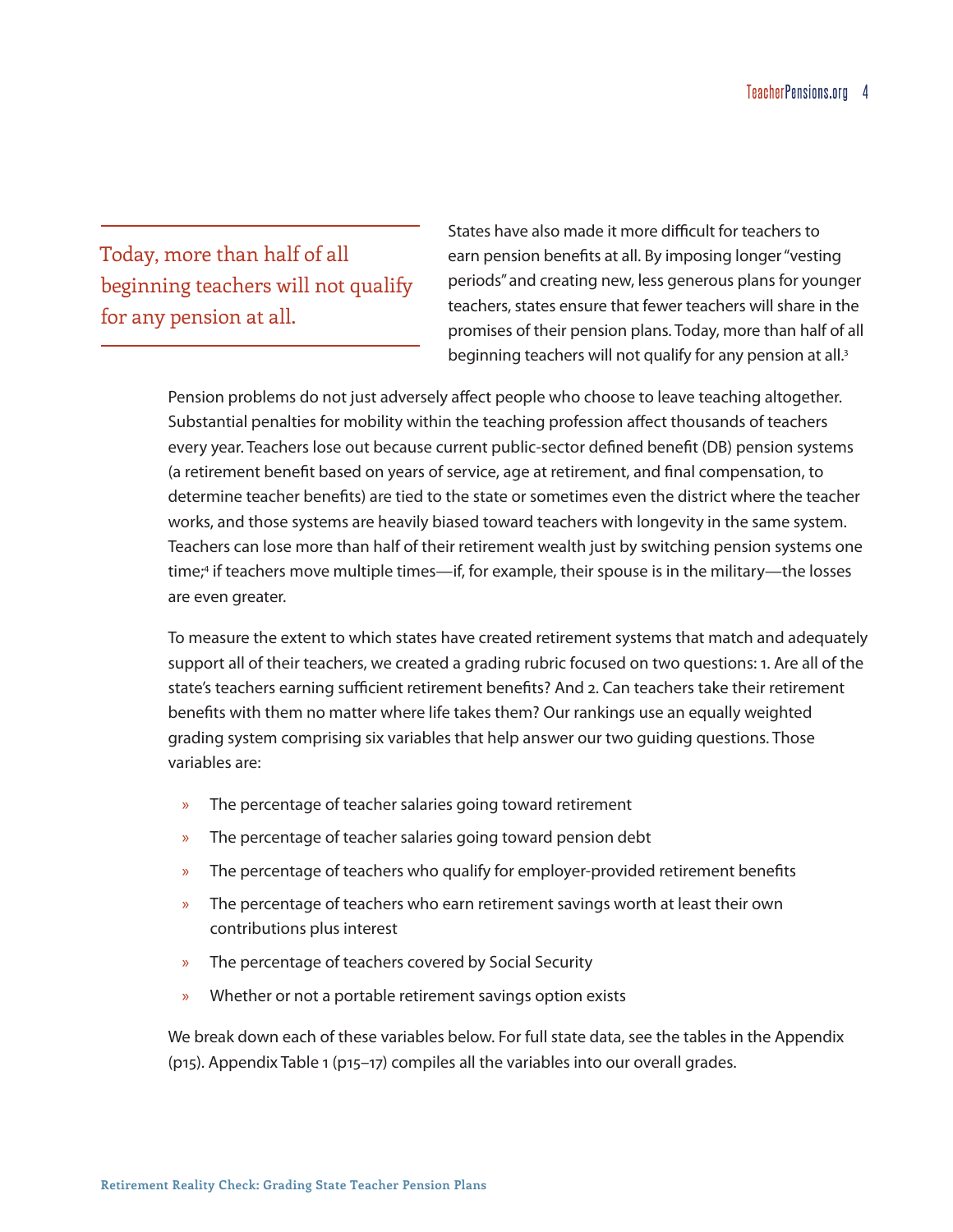#### The Percentage of Teacher Salaries Going Toward Retirement

We believe states should help teachers save enough each year while they're working so that they can afford to live a comfortable, financially secure retirement once they're done working. Most financial experts recommend workers save 10 percent to 15 percent of their salaries each year, including employer contributions, to secure a healthy retirement nest egg. That general savings rule, combined with the power of compound interest and Social Security benefits, would be enough for most workers to live a comfortable retirement.

Nationally, states estimate that they're offering teachers retirement benefits worth an average of 5.2 percent of teacher salaries. For some comparison, a 5 percent employer contribution rate would be considered mildly generous in the private sector. From an employer's perspective, it is the equivalent of offering a 5 percent match on a 401(k) plan, which is more than the typical private-sector employer offers but not significantly so.<sup>[5](#page-28-5)</sup> For workers covered under 401(k) plans with a 5 percent match, all employees would receive that amount in an individual, completely portable retirement account.

Teachers receive very different retirement benefits depending on their age, salary, and how long they work.

This is different from how benefits accrue under defined benefit (DB) plans. Pension systems break down their costs between the contributions needed to provide benefits (called the "normal cost") and the contributions necessary to pay down any unfunded liabilities (called "amortization costs"); these go toward paying down the pension debt rather than benefits for current teachers. Because DB

plans rely on age- and service-based formulas, teachers receive very different retirement benefits depending on their age, salary, and how long they work. Some teachers will eventually earn benefits worth far more than 5 percent of their salary, while many others will earn significantly less.

Other parts of our ranking system help account for these distributional issues, but this variable is focused on the question of whether or not states are contributing a sufficient amount toward actual teacher retirement benefits. For our rankings, we gave states full credit if they contributed at least 5 percent of teacher salaries towards retirement benefits (that is, they had an employer normal cost of at least 5 percent). Some states contributed more than 5 percent toward retirement benefits, but we gave no additional credit for that choice. We consider 5 percent to be a reasonable floor for employer contributions, and with a 5 percent match, employees would be saving a total of 10 percent of their income. While we don't punish states for going above that floor, states with much higher rates may be over-saving or investing more in the future at the expense of the present. We considered saving rates below 5 percent as insufficient to lead to a comfortable retirement.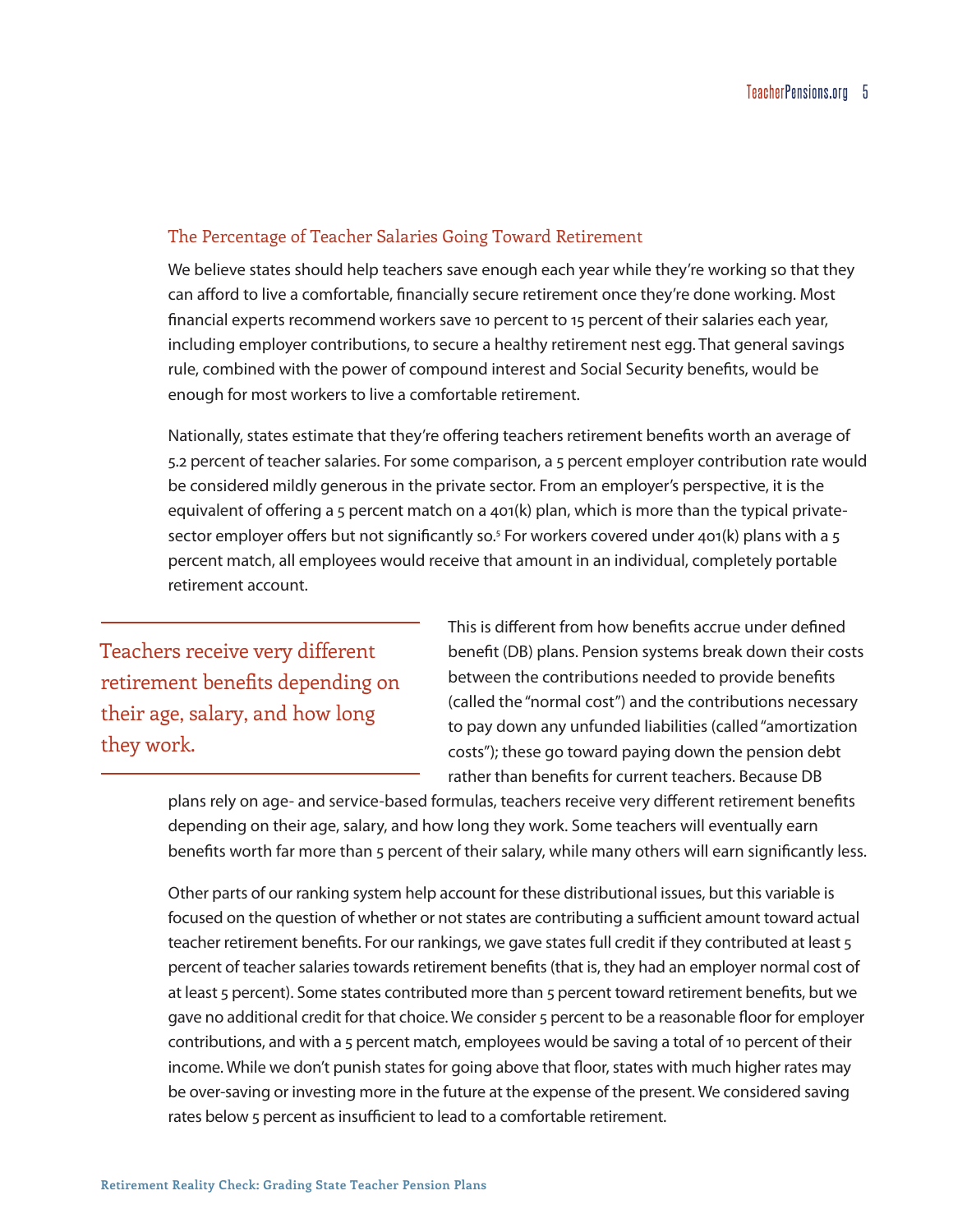On average, states earned more points on this variable than on any other. On the positive side, 24 states contributed at or above the 5 percent level and received full points in this category. States and district employers in a few states, like New York, North Dakota, Oregon, and Utah, are contributing more than 10 percent of teacher salaries toward retirement. Although our ranking system doesn't penalize those states, research studies attempting to quantify this effect suggest that teachers may prefer higher base salaries rather than receiving such high retirement contributions and that pension plans may indeed be over-saving on their behalf.<sup>[6](#page-28-6)</sup>

At the bottom end of the spectrum, a handful of states have appallingly low contribution rates. Alabama, Minnesota, Montana, Ohio, South Carolina, and Vermont are all providing meager contributions to teacher retirement. We believe those states are not contributing enough to help teachers save for retirement. See Appendix Table 2 for all state data on this variable.

#### The Percentage of Teacher Salaries Going Toward Pension Debt

Unlike 401(k) plans typically offered in the private sector, defined benefit pension systems can create a disconnect between the benefits that are promised in the future versus the amount of money that states have saved to pay for those benefits. Nationally, the gap between what states have saved and what they have promised to teachers totals \$499 billion.<sup>[7](#page-28-7)</sup> This is a form of debt that's unique to defined benefit pension plans like the ones offered to most teachers. While teachers may not be aware of how these "pension debts" affect them, employers must factor them in when they're making budget decisions such as how many teachers to hire or how much to pay them.

Today, the majority of the contributions into teacher pension plans are going toward amortization costs to pay down existing debt, not to pay for benefits for teachers. States are paying an average

If states didn't face such large pension debts, they could afford to give that money back to teachers in other ways.

of 11 percent of each teacher's salary just for debt costs. That's more than twice what they're contributing toward actual teacher retirement benefits, and it's the equivalent of \$6,801 for every public school teacher in America.<sup>8</sup> If states didn't face these large debts, they could afford to give that money back to teachers in other ways, such as higher salaries.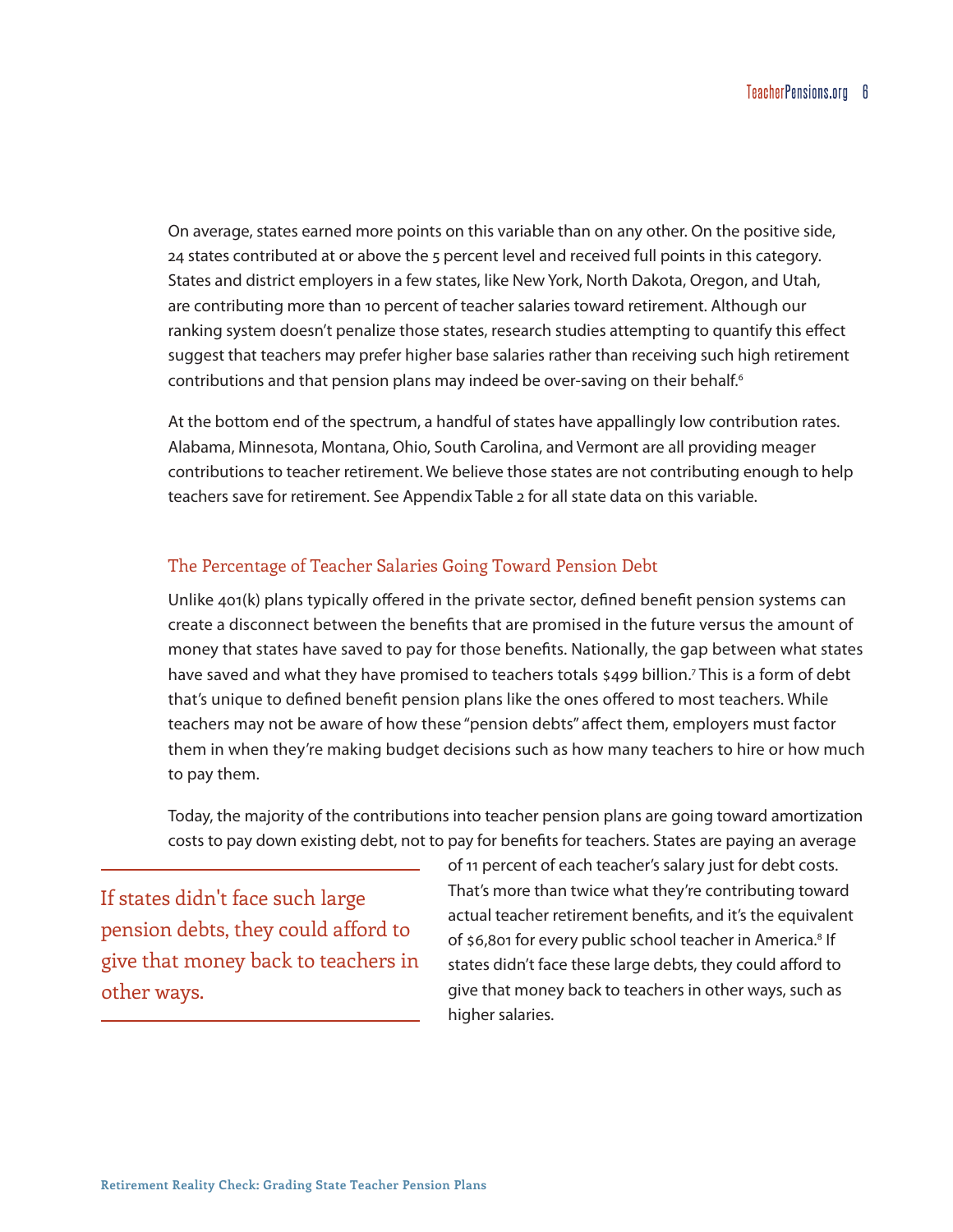When grading states on their teacher retirement systems, we gave states points for managing their debt costs in relation to their benefits. Low debt costs are a sign of a well-managed plan that balances future promises with present contributions. We believe states have a responsibility to ensure that today's investments in schools pay the full cost for today's teachers, rather than asking new teachers to subsidize the retirements of previous generations.

Our ranking gives states credit for keeping debt costs low in relation to their promised benefits. New York, South Dakota, and Wisconsin all do well at keeping debt costs low. On the other hand, states like Ohio, where 100 percent of its contributions are going toward debt, and Vermont, at 90 percent, are the worst-performing states in terms of keeping debt costs low. Between these extremes, another 36 states are allocating between 50 and 90 percent of their pension contributions toward debt costs. See Appendix Table 3 for all state data on this variable.

#### The Percentage of Teachers Who Qualify for Employer-Provided Retirement Benefits

In order to qualify for at least a minimum pension, states require teachers to work for a certain number of years. This requirement is called "vesting." Currently, 24 states and the District of Columbia require a teacher to stay for five years before vesting, four states require 7- or 8-year vesting periods, and another 15 states require teachers to stay for 10. After a teacher stays the required number of years and reaches the vesting point, she becomes eligible to collect a minimum pension upon retirement. If she leaves the system prior to vesting, she can withdraw

States with shorter vesting periods tend to have higher percentages of teachers who qualify for retirement benefits.

her own contributions, sometimes with interest. However, in nearly every state, teachers who leave the plan must forfeit any contributions their school or state made on their behalf.

That makes vesting an important milestone, but the percentage of teachers who qualify for a pension varies from state to state. Nationally, less than half of all new

teachers in public schools will qualify for even a minimal pension benefit.<sup>9</sup> Our grading system gives states more credit for having higher percentages of their teachers qualify for retirement benefits (ideally, all teachers would qualify). We use the state's own actuarial assumptions to estimate what percentage of teachers will reach its vesting requirement.<sup>[10](#page-28-10)</sup> While our approach is neutral on the actual vesting period chosen, states with shorter vesting periods tend to have higher percentages of teachers who qualify for a benefit. We give states credit on a sliding scale for providing retirement benefits to more of their teachers.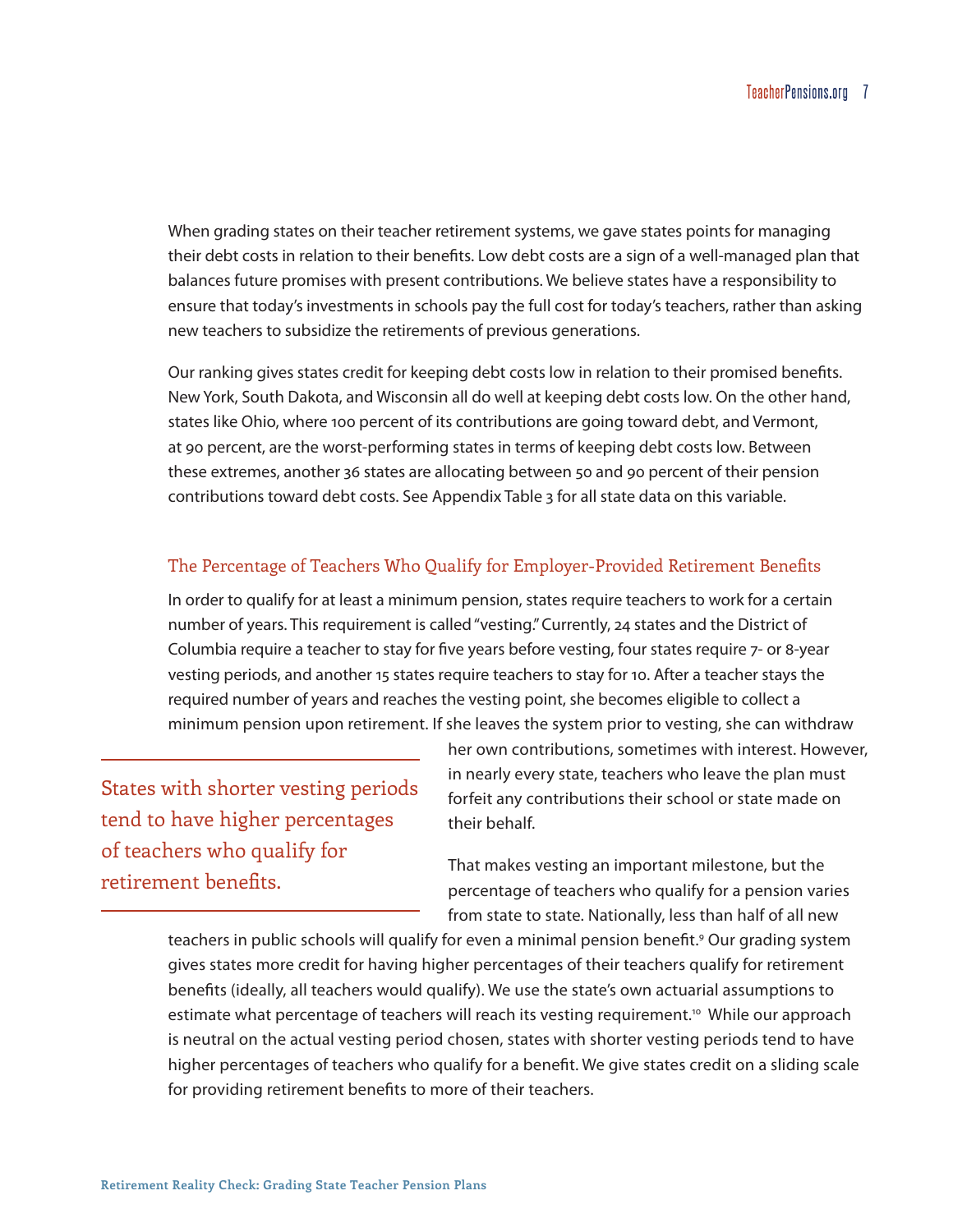Arizona stands out as the only state with immediate vesting, where 100 percent of teachers qualify for a retirement benefit. Idaho, Alaska, and California all do well—approximately 70 percent of their teachers will qualify for some employer-provided retirement benefit. But other states come up short. Maine estimates that just 14 percent of its new teachers will qualify for a pension, and in Massachusetts, only 12 percent will. Only about 25 percent of teachers will qualify in Mississippi, Pennsylvania, New Hampshire, and Hawaii. These states are enrolling teachers in pension plans, but very few of their teachers will ever actually qualify for any pension benefits. See Appendix Table 4 for all state data on this variable.

#### The Percentage of Teachers Who Earn Retirement Savings Worth at Least Their Own Contributions Plus Interest

Even once teachers qualify for a minimal benefit through vesting, pension plans tend to offer meager benefits to short- and medium-term workers, even those who spend as long as 20 or 25 years teaching in one state. Virtually every plan requires participants to contribute toward the cost of their retirement benefits, and employees must work many years before their future benefits exceed the value of their own contributions plus interest. Those who leave before reaching that "break-even point" do not receive any employer-financed retirement benefits, despite their often lengthy careers.<sup>11</sup>

Teachers must work many years before their benefits exceed the value of just their own contributions plus interest.

For our purposes, we assigned points based on the percentage of each state's workforce that will reach the state's break-even point. Alaska comes out on top again. In 2006, the state adopted a fully portable defined contribution (DC) retirement plan that ensures 100 percent of teachers are entitled to at least their own contributions plus interest. Behind Alaska are Oregon and

Utah, where 63 and 60 percent of their teachers, respectively, earn a retirement worth at least their own contributions plus interest. On the opposite end, we estimate that less than 4 percent of Vermont teachers and 2 percent of Maine teachers will break even on their own contributions. Worst of all, we find that Massachusetts is enrolling all new teachers in a retirement plan that is entirely subsidizing past debts. Under its current rules, new Massachusetts teachers will never qualify for benefits worth more than their own contributions. See Appendix Table 5 for all state data on this variable.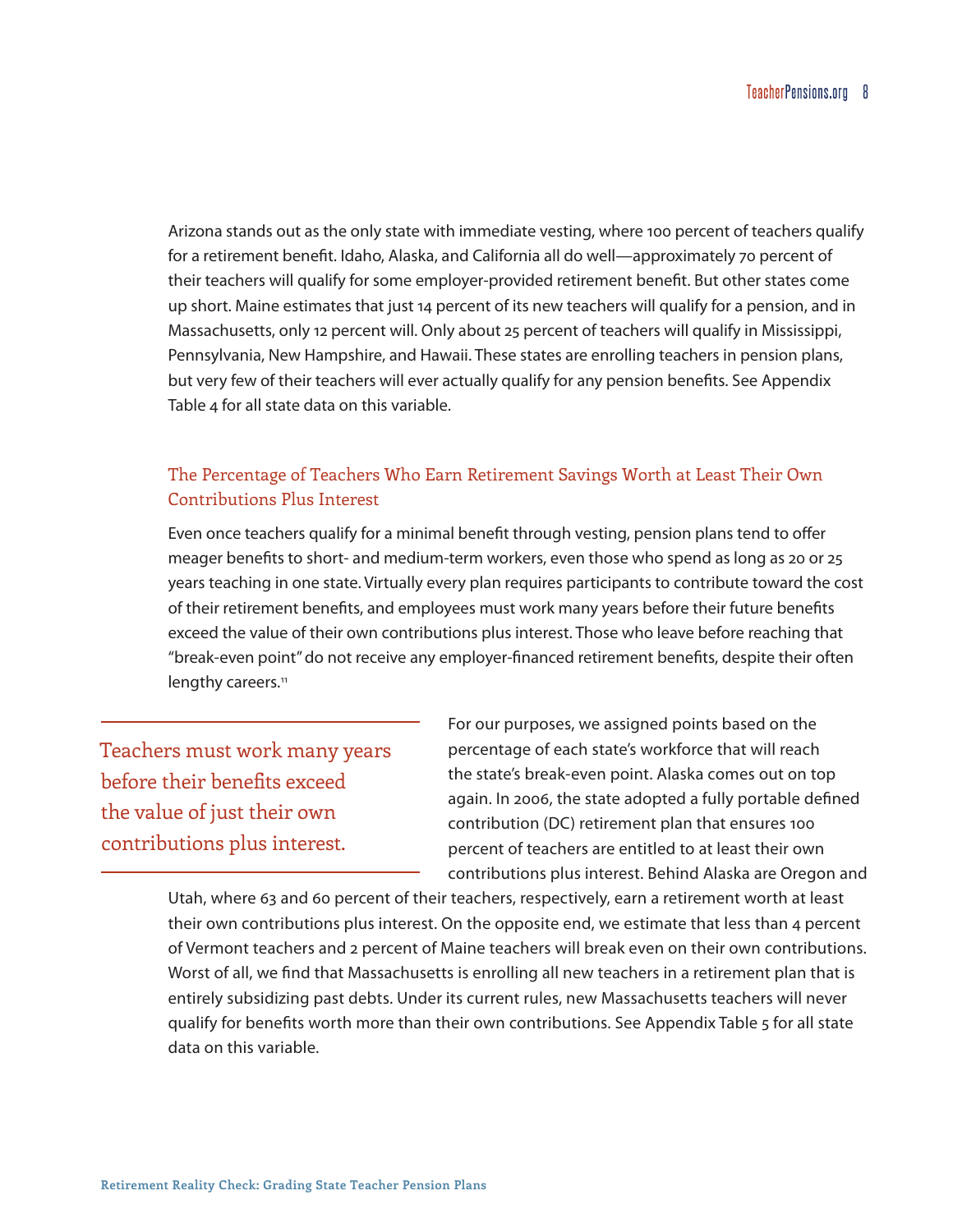#### The Percentage of Teachers Covered by Social Security

State retirement plans can't match the national portability or progressivity of Social Security, yet approximately 1.2 million teachers (about 40 percent of all public K-12 teachers) are not covered by Social Security for their time in the classroom.<sup>12</sup> Our ranking system reflects our belief that Social Security offers a solid foundation for retirement upon which all states should build. State

Approximately 1.2 million teachers (about 40 percent of all public K-12 teachers) are not covered by Social Security.

workers were left out of the original Social Security Act in 1935, initially because of concerns over whether the federal government could tax state and local governments. Later, when states were given the opportunity to extend coverage to public sector workers in the 1950s, most states chose to extend coverage. A handful of states, however, chose not to.

Instead, these states continue to bet they can provide better coverage through state pension plans alone than through the combination of a state retirement plan *and* Social Security. While state pension benefits for full-career workers do have a higher rate of investment return than Social Security, this arrangement works well only for the small group of teachers who stay in a single retirement system for their full career. Moreover, states foregoing Social Security must compensate by offering more generous pension systems, and they take on more financial risk to do so. On average, states that do not offer Social Security tend to be in more financial trouble than states that are participating.<sup>[13](#page-28-13)</sup>

Today, the majority of uncovered teachers work in 15 states. Those states—Alaska, California, Colorado, Connecticut, Georgia, Illinois, Kentucky, Louisiana, Maine, Massachusetts, Missouri, Nevada, Ohio, Rhode Island, and Texas, as well as the District of Columbia—received zero credit for this variable. Additional states have varied coverage where many teachers also remain left out. See Appendix Table 6 for all state data on this variable.

For our purposes, states earned full points if their teachers were covered by Social Security, and zero points if all their teachers were not.<sup>14</sup>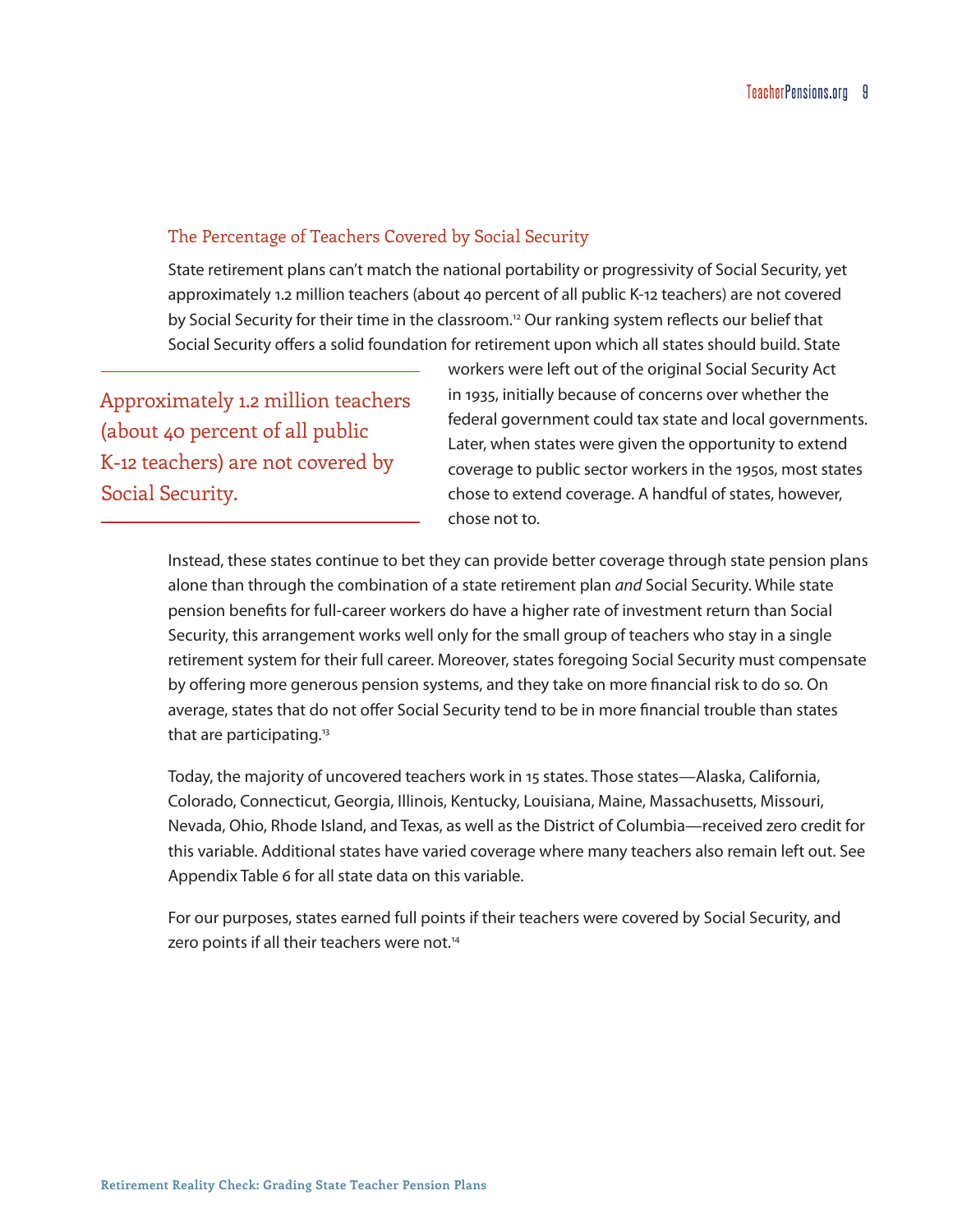#### Whether or Not a Portable Retirement Savings Option Exists

While most of our grading system is focused on existing defined benefit (DB) pension systems, we also recognize the value of converting teacher retirement systems to more portable plans, or at least giving teachers the option to choose a portable plan. While a majority of states still enroll teachers in a traditional defined benefit pension plan, a few have created alternatives. Fourteen states offer some form of alternative retirement plan for teachers.

Not all alternatives are equal in our eyes, however. We give states full credit if their teachers have a mandatory defined contribution, cash balance plan, or hybrid plan, because we believe those types of plans are better suited to today's teacher workforce.

We gave states half credit on this indicator if they have a default defined benefit plan but offer an optional defined contribution, hybrid, or cash balance plan. Research suggests that default options have a powerful influence, and given the rapid turnover in the teacher profession, we believe the default should be a portable retirement plan.[15](#page-28-15) Moreover, we have doubts that states can responsibly manage DB plans or create parity between competing DB and DC plans. States that do not offer their teachers any portable option received no points.

States earning full points include Alaska, whose unique defined contribution plan automatically ensures all teachers have a portable option, and Kansas, who automatically enrolls new teachers in a cash balance plan.

Teachers in Florida, Michigan, Ohio, South Carolina, Utah, and Washington all offer their teachers a choice outside of a traditional defined benefit plan, whether that be a hybrid plan, like Washington's, or a defined contribution plan, like South Carolina's. These states all earned half credit. See Appendix Table 7 for all state data on this variable.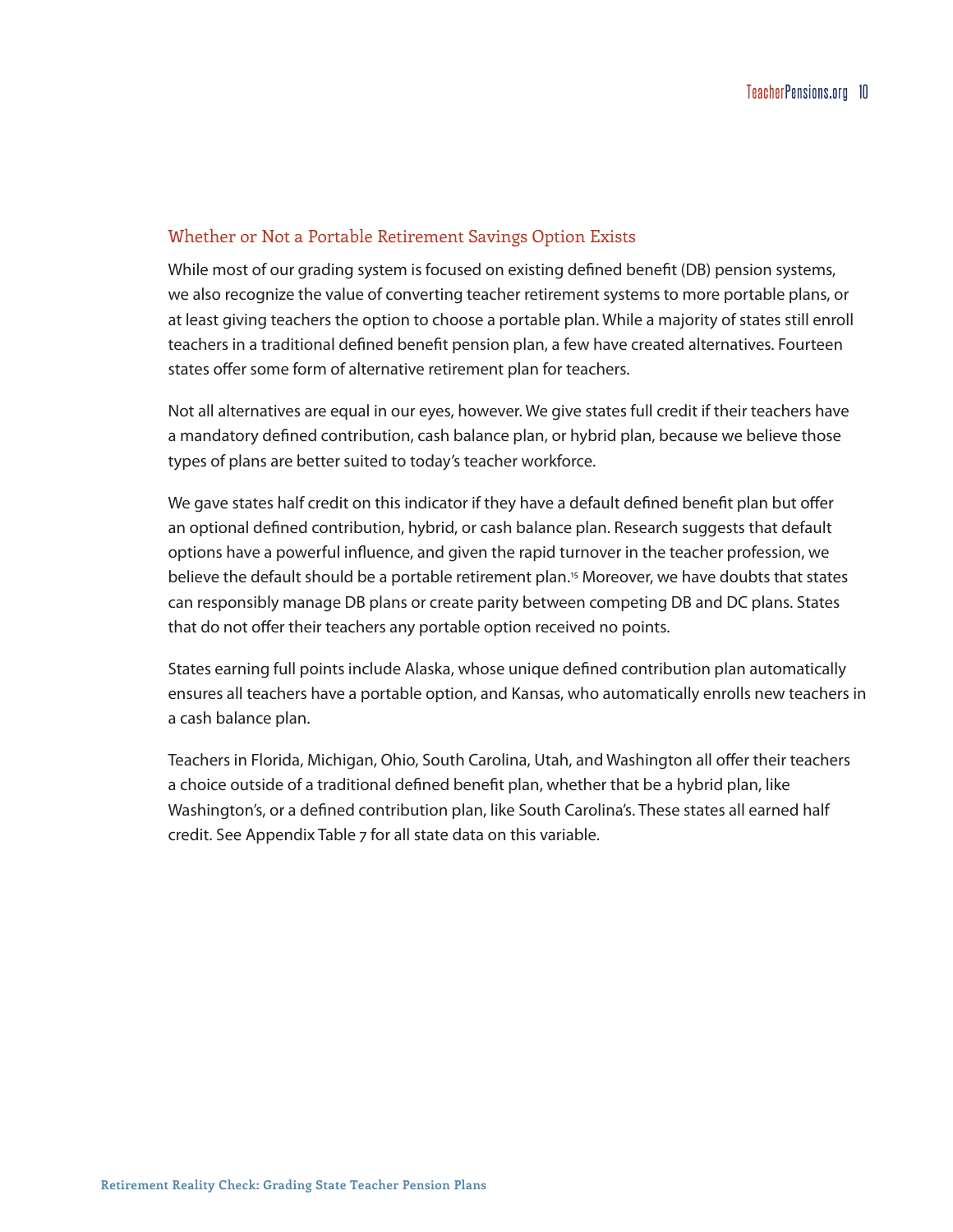### <span id="page-14-0"></span>Overall Takeaways and National Trends

Our findings highlight areas for improvement in every state. Overall, while states tend to be contributing enough toward benefits, they haven't managed debt well, and they are failing to provide all teachers with adequate retirement benefits. Few states have adopted reforms that would give teachers portable retirement benefits with the freedom of mobility to make their own personal or career choices. Other states do not offer Social Security coverage to their teachers, depriving them of a solid base of retirement savings.

Just because a state has managed its debt costs reasonably well does not necessarily mean its plan is working well for teachers.

Our rankings also help illustrate an important distinction that's often left out of pension debates: Just because a state has managed its debt costs reasonably well does not necessarily mean its plan is working well for teachers. New York is one such example. The state does okay overall in our rankings, coming in ninth. Debt costs are low, at just 0.4 percent of teacher salaries (compared to

the national average of around 11 percent), but the state requires new teachers to stay 10 years before qualifying for retirement benefits, leaving 60 percent of the state's teacher workforce without any pension benefit at all.

Similarly, Wisconsin has negligible debt costs, but teachers are left out of Social Security coverage and must stay in the classroom 21 years before they qualify for a pension worth at least their own contributions plus interest[.16](#page-28-16) Both New York and Wisconsin have managed their finances reasonably well, but neither one is truly meeting the retirement needs of their teacher workforces. In fact, they're managing their pension finances on the backs of teachers, at least in part, by perpetuating heavily back-loaded systems that reward a few at the expense of most teachers.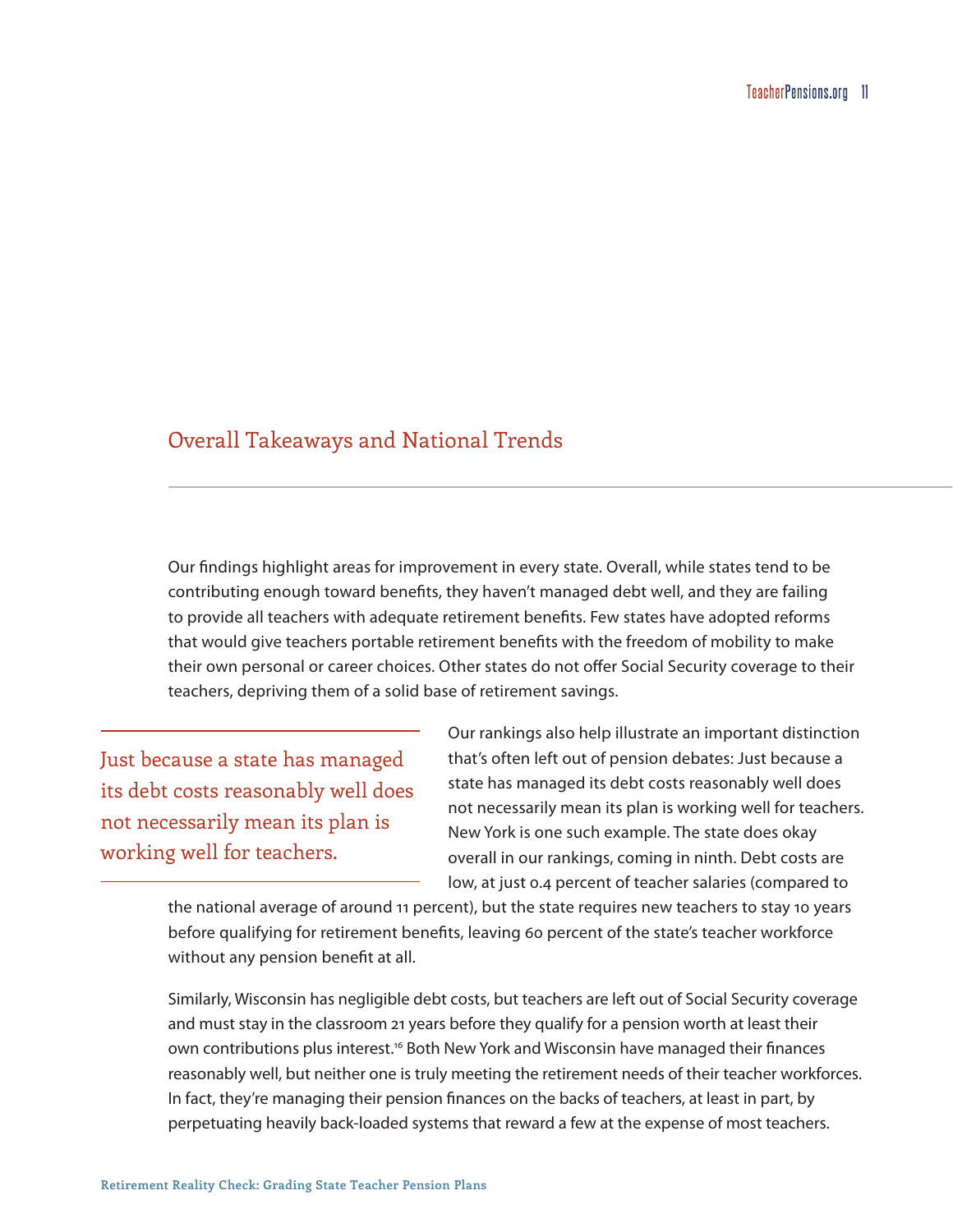Most states are struggling with both portability and financial sustainability. Massachusetts is at the extreme end of both scales, because it fails in multiple categories. Its current defined

Most states are struggling with both portability and financial sustainability.

benefit retirement plan is so expensive and so backloaded that *none* of its new teachers will *ever* break even on their pension contributions. That is, Massachusetts is forcing its new and future teachers to enroll in a retirement system from which they'll never attain positive benefits. Worse, Massachusetts teachers do not receive Social Security benefits, so they're even more vulnerable

to their poorly designed, poorly managed state pension plan. Massachusetts is not alone in some of these challenges, but it stands out for being so bad for teachers on so many levels.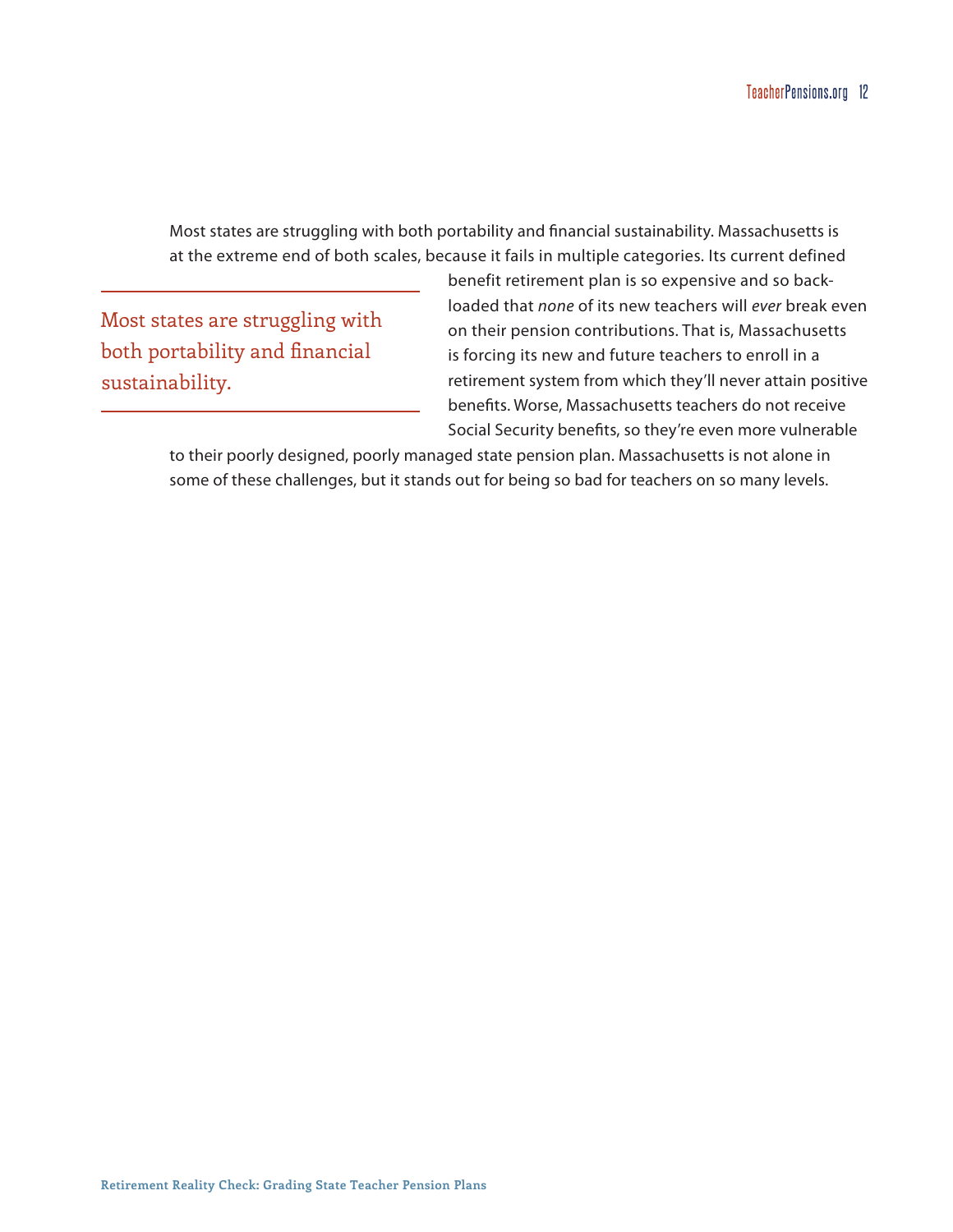# <span id="page-16-0"></span>Recommendations

While action steps will vary state-to-state, we believe all teachers deserve a path to a secure retirement. In order to accomplish that objective, states must take the following steps:

#### 1. **Get their finances under control**

States have accrued large debts through their pension systems, and these are harming teachers and schools. There's no magic cure for the debts that have already accrued; states need to commit to paying those down, rather than continuing the cycle of postponing payments and borrowing against pension funds. This means making regular payments into their current plans, as well as adopting retirement plans for new workers that won't keep adding to the debt.

#### 2. **Make portable teacher retirement plans the default to provide all teachers with financially secure benefits**

We know that many teachers won't teach for their entire careers. They might leave the profession altogether, by choice or as the result of a life circumstance, or put their teaching career on pause to pursue other personal or professional goals.

If almost every teacher will transition into and out of state retirement plans, it makes sense to pay attention to how pension plans treat teachers at those transition points. The traditional defined benefit pension structure, which currently serves 90 percent of teachers, inherently penalizes employees for changing states or leaving the profession.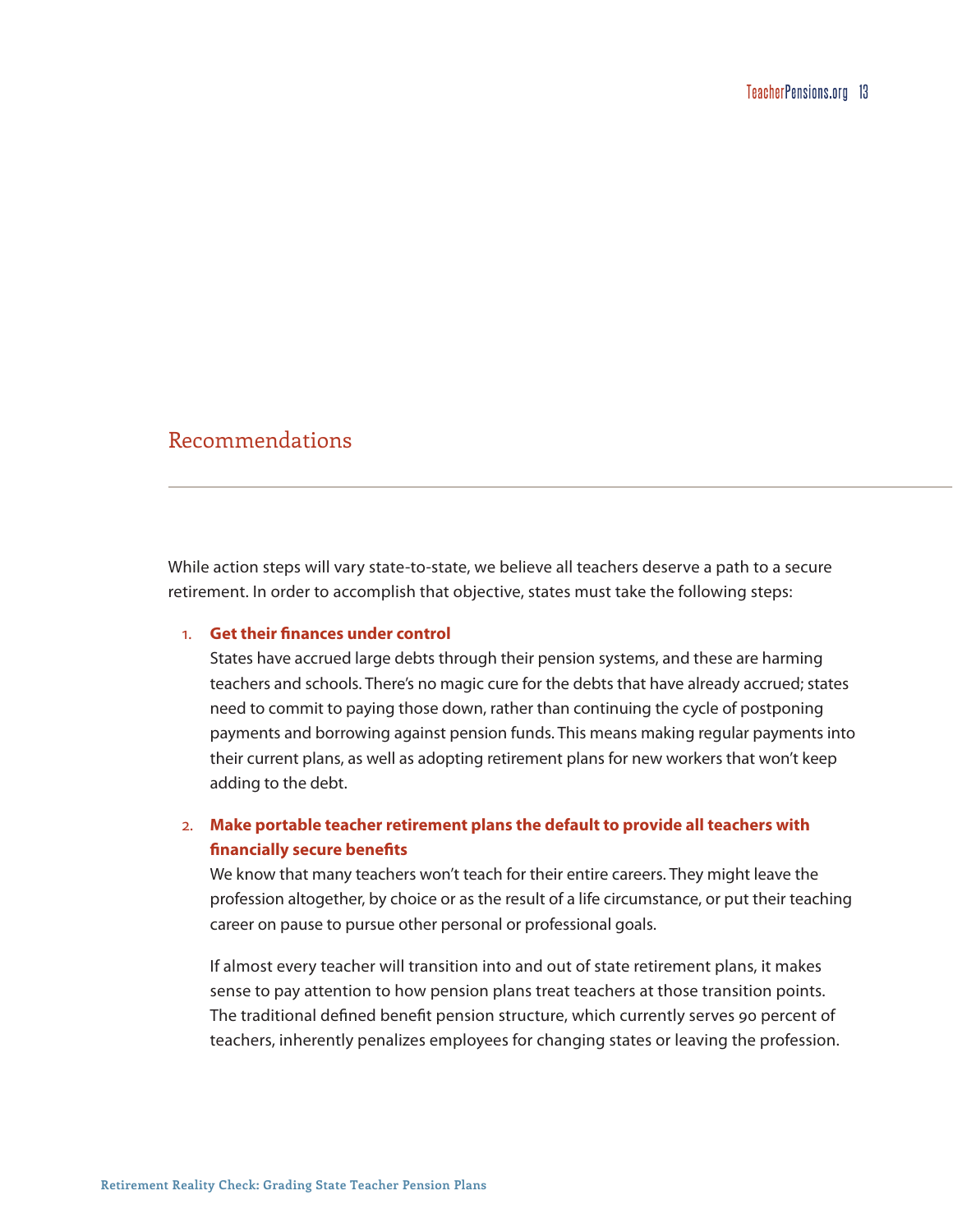New teachers should not be subsidizing older teachers, as is too often the case today.

States can work to combat this by first creating portable, cash balance or defined contribution retirement plans, and then setting these plans as the default option for all teachers. And while those plans won't undo the ramifications of existing state pension debt burdens, they will prevent states from incurring future liabilities

and allow teachers more retirement planning flexibility.

New teachers should not be subsidizing older teachers, as is the case today in states' defined benefit plans. States should embrace shorter vesting periods for teachers and ensure that teachers earn at least some employer match on their own contributions.

If states do not want to abandon their defined benefit plans, they can consider cash balance options, like those in Kansas. A cash balance plan combines aspects of a defined contribution, 401(k)-style retirement plan within the format of a defined benefit plan. Individual employee retirement balances are stated in terms of an account balance, rather than a formula, but the employer takes responsibility for investing the assets and guarantees at least a minimal level of return on those investments. This effectively splits the risk between the employer and employee, and ensures a smooth, fair accrual of portable benefits.

#### 3. **Expand Social Security coverage to include teachers**

Finally, 15 states do not extend Social Security coverage to teachers, leaving them particularly vulnerable to poorly designed state retirement plans. It doesn't have to be this way. States aren't locked into keeping their teachers out of Social Security. When Social Security coverage was extended to the states in the 1950s, each state entered into an agreement with the Social Security Administration, detailing the extent of coverage. Today, federal law allows any state or local retirement system to modify their agreement and join the program.

States that aren't already offering Social Security should reconsider their decades-old decisions. While not sufficient as a stand-alone benefit, Social Security could provide teachers with a floor of secure, inflation-protected, and nationally portable retirement benefits—something many teachers don't have and genuinely need.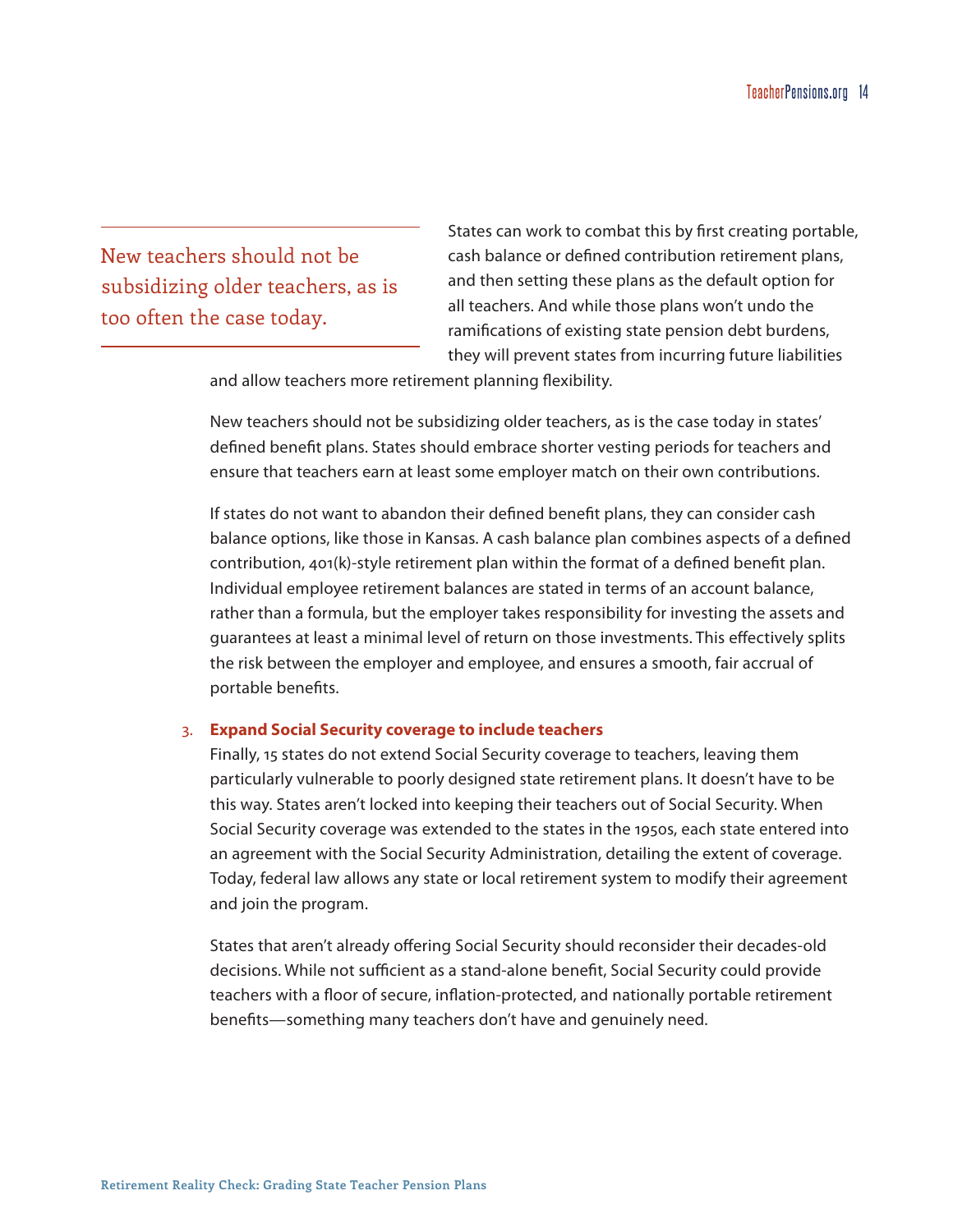# <span id="page-18-0"></span>Appendix

#### **Table 1** Grading State Teacher Pension Plans: Overall Rankings by Score

Overall grades are made up of an equally weighted average of all six variables. To convert those scores into overall letter grades, we used a standard grading scale where 90-100 percent is worth an "A" grade, 80-89 percent a "B," and so on.

|                       | <b>Letter</b><br><b>Grade</b> | <b>Vest</b><br>(% of pts<br>earned) | <b>Break-even</b><br>(% of pts)<br>earned) | <b>Social</b><br><b>Security</b><br>(% of pts<br>earned) | <b>Portable</b><br><b>Option</b><br>(% of pts<br>earned) | <b>Normal</b><br>Cost<br>(% of pts<br>earned) | <b>Debt</b><br><b>Costs</b><br>(% of pts<br>earned) |
|-----------------------|-------------------------------|-------------------------------------|--------------------------------------------|----------------------------------------------------------|----------------------------------------------------------|-----------------------------------------------|-----------------------------------------------------|
| <b>Utah</b>           | $\mathsf C$                   | 52%                                 | 60%                                        | 100%                                                     | 100%                                                     | 100%                                          | 63%                                                 |
| <b>Oregon</b>         | C                             | 46%                                 | 63%                                        | 100%                                                     | 100%                                                     | 100%                                          | 44%                                                 |
| <b>Tennessee</b>      | C                             | 56%                                 | 22%                                        | 100%                                                     | 100%                                                     | 100%                                          | 62%                                                 |
| Alaska (DC)*          | D                             | 70%                                 | 100%                                       | $O\%$                                                    | 100%                                                     | 100%                                          | 40%                                                 |
| <b>Virginia</b>       | D                             | 50%                                 | 17%                                        | 100%                                                     | 100%                                                     | 100%                                          | 36%                                                 |
| Washington            | D                             | 55%                                 | 45%                                        | 100%                                                     | 50%                                                      | 100%                                          | 52%                                                 |
| <b>Indiana</b>        | D                             | 31%                                 | 33%                                        | 100%                                                     | 100%                                                     | 100%                                          | 18%                                                 |
| Idaho                 | D                             | 70%                                 | 38%                                        | 100%                                                     | $O\%$                                                    | 100%                                          | 65%                                                 |
| <b>New York</b>       | D                             | 40%                                 | 33%                                        | 100%                                                     | $O\%$                                                    | 100%                                          | 97%                                                 |
| <b>South Dakota</b>   | F                             | 43%                                 | 45%                                        | 100%                                                     | 50%                                                      | 90%                                           | 100%                                                |
| Michigan**            | F                             | 57%                                 | 37%                                        | 100%                                                     | $O\%$                                                    | 90%                                           | 20%                                                 |
| <b>Arkansas</b>       | F                             | 53%                                 | 11%                                        | 100%                                                     | $O\%$                                                    | 100%                                          | 48%                                                 |
| <b>Kansas</b>         | F                             | 47%                                 | 25%                                        | 100%                                                     | $O\%$                                                    | 50%                                           | 15%                                                 |
| <b>North Carolina</b> | F                             | 44%                                 | 24%                                        | 100%                                                     | 100%                                                     | 100%                                          | 62%                                                 |
| lowa                  | F                             | 59%                                 | 50%                                        | $O\%$                                                    | 100%                                                     | 100%                                          | 56%                                                 |
| <b>Delaware</b>       | F                             | 36%                                 | 6%                                         | 100%                                                     | $O\%$                                                    | 100%                                          | 73%                                                 |
| <b>Rhode Island</b>   | F                             | 42%                                 | 26%                                        | 100%                                                     | <b>0%</b>                                                | 85%                                           | 18%                                                 |
| <b>Wisconsin</b>      | F                             | 64%                                 | 49%                                        | $O\%$                                                    | $O\%$                                                    | 100%                                          | 99%                                                 |
| <b>Florida</b>        | F                             | 28%                                 | 15%                                        | 100%                                                     | 50%                                                      | 57%                                           | 46%                                                 |
| <b>Maryland</b>       | F                             | 56%                                 | 30%                                        | $O\%$                                                    | 100%                                                     | 91%                                           | 29%                                                 |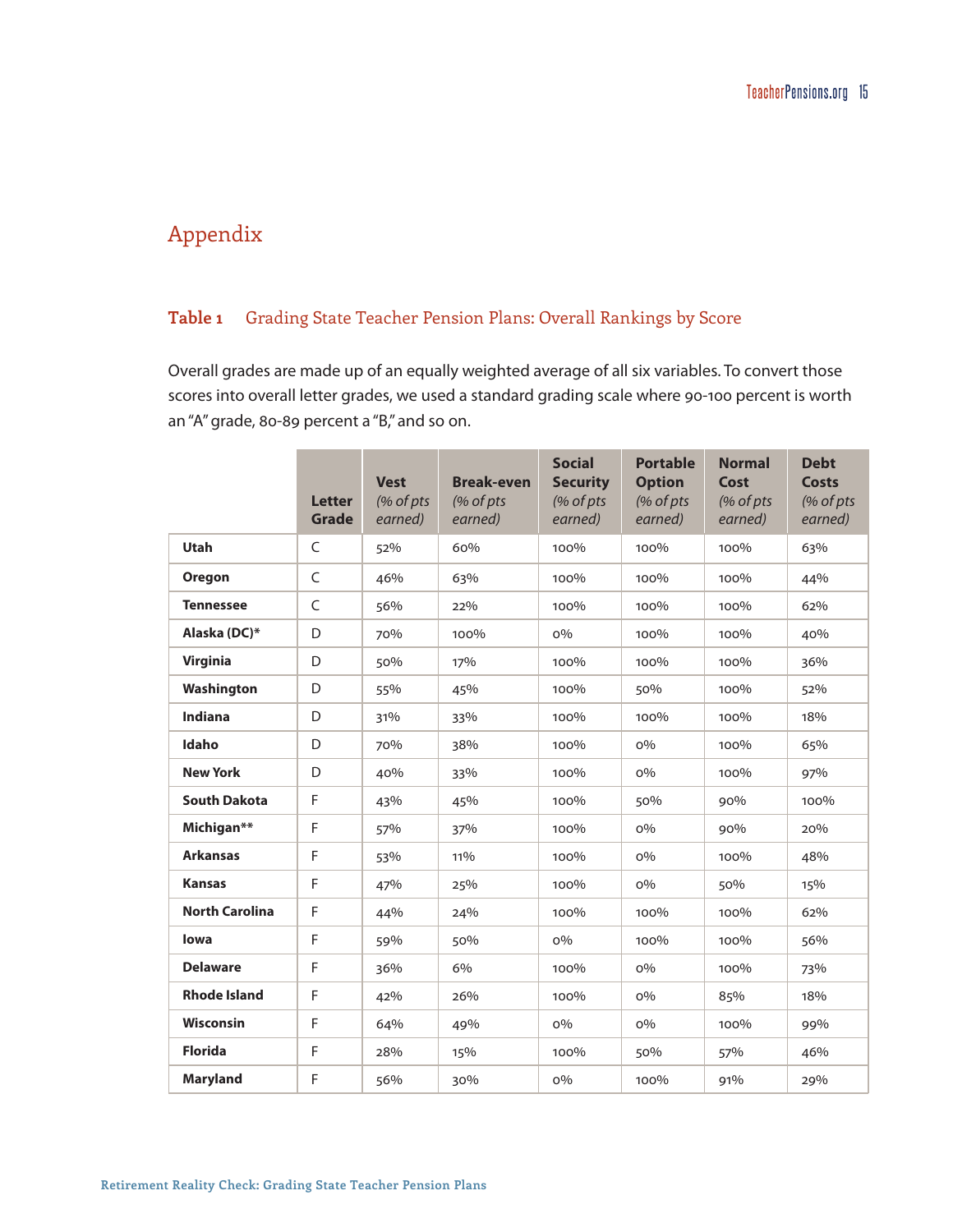|                                | <b>Letter</b><br>Grade | <b>Vest</b><br>(% of pts<br>earned) | <b>Break-even</b><br>(% of pts<br>earned) | <b>Social</b><br><b>Security</b><br>(% of pts<br>earned) | <b>Portable</b><br><b>Option</b><br>(% of pts<br>earned) | <b>Normal</b><br>Cost<br>(% of pts<br>earned) | <b>Debt</b><br>Costs<br>(% of pts<br>earned) |
|--------------------------------|------------------------|-------------------------------------|-------------------------------------------|----------------------------------------------------------|----------------------------------------------------------|-----------------------------------------------|----------------------------------------------|
| Louisiana                      | F                      | 43%                                 | 27%                                       | 100%                                                     | $O\%$                                                    | 86%                                           | 17%                                          |
| Pennsylvania                   | F                      | 56%                                 | 44%                                       | 100%                                                     | $O\%$                                                    | 100%                                          | 30%                                          |
| <b>West Virginia</b>           | F                      | 36%                                 | 19%                                       | 100%                                                     | $O\%$                                                    | 89%                                           | 18%                                          |
| <b>New Jersey</b>              | F                      | 39%                                 | 37%                                       | 100%                                                     | $O\%$                                                    | 69%                                           | 13%                                          |
| <b>Arizona</b>                 | F                      | 42%                                 | 12%                                       | 100%                                                     | $O\%$                                                    | 39%                                           | 17%                                          |
| <b>Hawaii</b>                  | $\mathsf F$            | 100%                                | 16%                                       | 100%                                                     | $O\%$                                                    | 100%                                          | 32%                                          |
| Wyoming                        | F                      | 25%                                 | 12%                                       | 100%                                                     | $O\%$                                                    | 72%                                           | 42%                                          |
| <b>North Dakota</b>            | F                      | 37%                                 | 19%                                       | 100%                                                     | 50%                                                      | 100%                                          | 89%                                          |
| <b>Missouri</b>                | F                      | 58%                                 | 38%                                       | $O\%$                                                    | $O\%$                                                    | 100%                                          | 64%                                          |
| <b>California</b>              | F                      | 69%                                 | 49%                                       | $O\%$                                                    | $O\%$                                                    | 100%                                          | 39%                                          |
| <b>South Carolina</b>          | F                      | 31%                                 | 8%                                        | 100%                                                     | $O\%$                                                    | 33%                                           | 15%                                          |
| Nevada <sup>**</sup>           | F                      | 57%                                 | 32%                                       | $O\%$                                                    | 0%                                                       | 100%                                          | 49%                                          |
| <b>Kentucky</b>                | F                      | 67%                                 | 44%                                       | $O\%$                                                    | $O\%$                                                    | 100%                                          | 26%                                          |
| <b>Nebraska</b>                | F                      | 33%                                 | 16%                                       | 100%                                                     | $O\%$                                                    | 47%                                           | 32%                                          |
| <b>District of</b><br>Columbia | F                      | 32%                                 | 12%                                       | 100%                                                     | 0%                                                       | 100%                                          | 59%                                          |
| <b>New Mexico</b>              | F                      | 29%                                 | 22%                                       | $O\%$                                                    | $O\%$                                                    | 46%                                           | 14%                                          |
| Georgia                        | F                      | 33%                                 | 25%                                       | $O\%$                                                    | $O\%$                                                    | 100%                                          | 46%                                          |
| <b>Alabama</b>                 | F                      | 39%                                 | 29%                                       | 100%                                                     | $O\%$                                                    | 16%                                           | 11%                                          |
| <b>New Hampshire</b>           | F                      | 44%                                 | 26%                                       | $O\%$                                                    | $O\%$                                                    | 41%                                           | 13%                                          |
| <b>Illinois</b>                | F                      | 50%                                 | 20%                                       | $O\%$                                                    | $O\%$                                                    | 100%                                          | 21%                                          |
| <b>Connecticut</b>             | F                      | 55%                                 | 40%                                       | $O\%$                                                    | $O\%$                                                    | 75%                                           | 16%                                          |
| <b>Mississippi</b>             | $\mathsf F$            | 33%                                 | 4%                                        | 100%                                                     | $O\%$                                                    | 38%                                           | 13%                                          |
| <b>Vermont</b>                 | F                      | 50%                                 | 22%                                       | $O\%$                                                    | $O\%$                                                    | 27%                                           | 10%                                          |
| Colorado                       | F                      | 24%                                 | 6%                                        | 100%                                                     | $O\%$                                                    | 84%                                           | 19%                                          |
| <b>Oklahoma</b>                | F                      | 56%                                 | 18%                                       | $O\%$                                                    | $O\%$                                                    | 60%                                           | 23%                                          |
|                                |                        |                                     |                                           |                                                          |                                                          |                                               |                                              |

# **Table 1** Grading State Teacher Pension Plans: Overall Rankings by Score (continued)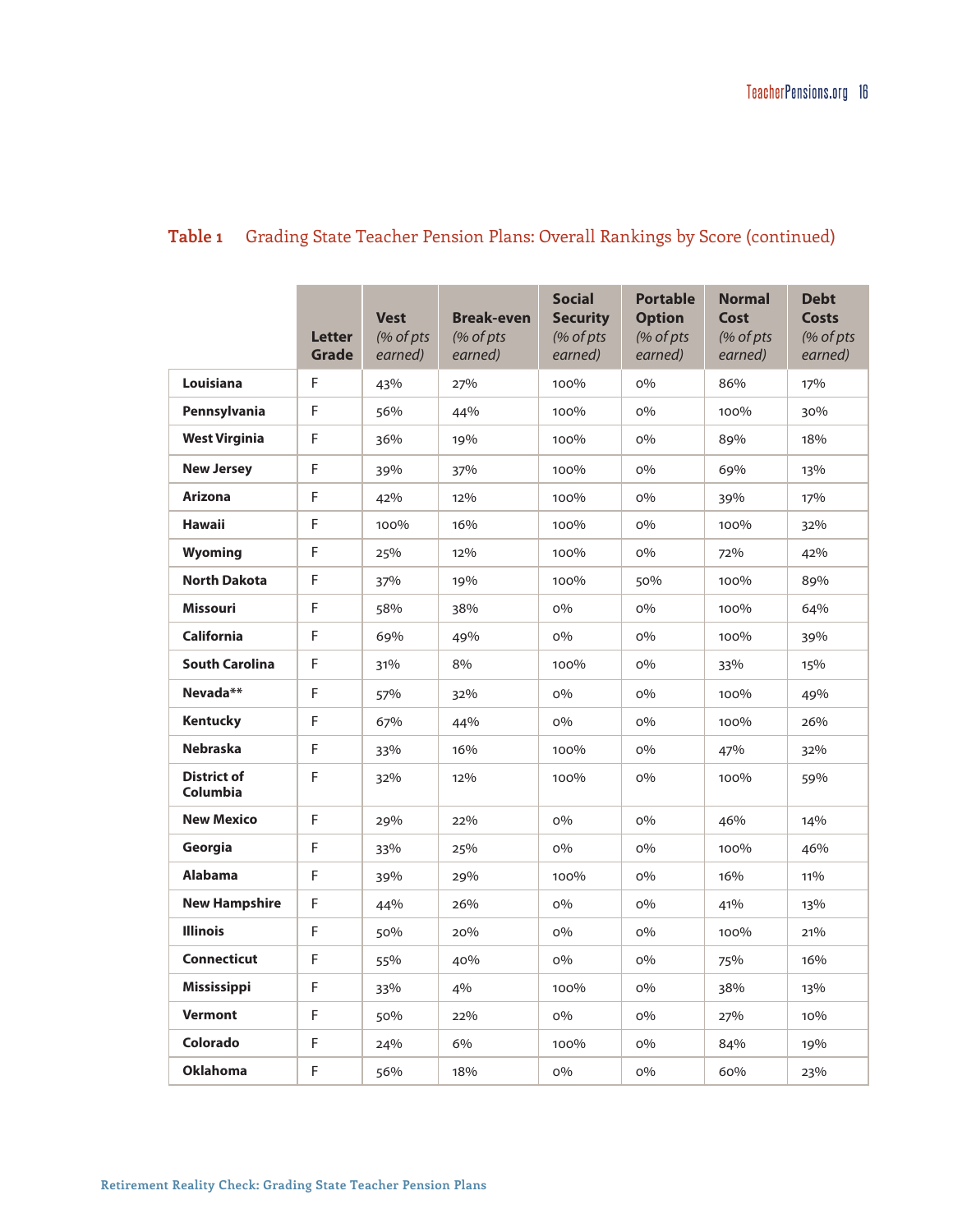#### **Table 1** Grading State Teacher Pension Plans: Overall Rankings by Score (continued)

|                         | Letter<br>Grade | <b>Vest</b><br>$%$ of pts<br>earned) | <b>Break-even</b><br>$%$ of pts<br>earned) | <b>Social</b><br><b>Security</b><br>$%$ of pts<br>earned) | <b>Portable</b><br><b>Option</b><br>$%$ of pts<br>earned) | <b>Normal</b><br>Cost<br>$%$ of pts<br>earned) | <b>Debt</b><br>Costs<br>$%$ of pts<br>earned) |
|-------------------------|-----------------|--------------------------------------|--------------------------------------------|-----------------------------------------------------------|-----------------------------------------------------------|------------------------------------------------|-----------------------------------------------|
| <b>Texas</b>            | F               | 36%                                  | 21%                                        | $O\%$                                                     | $O\%$                                                     | 44%                                            | 29%                                           |
| <b>Maine</b>            | F               | 14%                                  | $2\%$                                      | $O\%$                                                     | $O\%$                                                     | 68%                                            | 26%                                           |
| <b>Massachusetts</b>    | F               | 59%                                  | 18%                                        | $O\%$                                                     | $O\%$                                                     | 73%                                            | 21%                                           |
| <b>Minnesota</b>        | F               | 34%                                  | 17%                                        | $O\%$                                                     | 50%                                                       | 21%                                            | 13%                                           |
| Ohio***                 | F               | 34%                                  | 17%                                        | $O\%$                                                     | 50%                                                       | $O\%$                                          | $O\%$                                         |
| <b>Montana</b>          | F               | 35%                                  | 19%                                        | $O\%$                                                     | $O\%$                                                     | 21%                                            | 12%                                           |
| <b>National Average</b> | F               | 46%                                  | 28%                                        | 59%                                                       | 23%                                                       | 76%                                            | 37%                                           |

\*Alaska's normal cost was calculated using the state's DC plan's employer contribution; their debt costs were calculated by dividing the debt percentage remaining in their original DB plan divided by the state's total contribution rate.

\*\*Normal cost data for Nevada and Michigan's were not available in their latest reports, so we used 2014 data instead.

\*\*\*Ohio's normal cost is negative, meaning neither the state nor its school districts are contributing toward the retirement benefits of current teachers.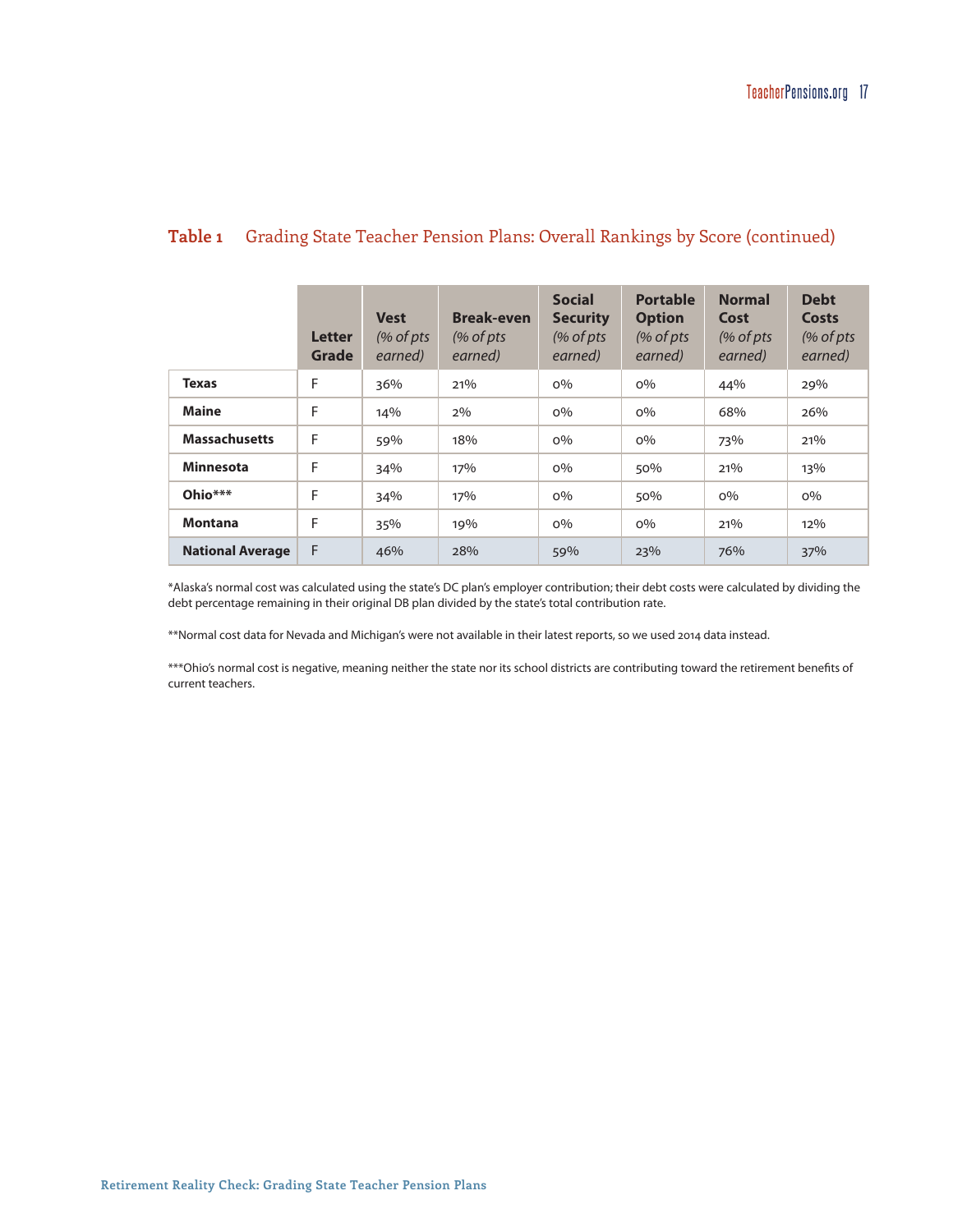# **Table 2** Normal Costs as a Percentage of Teacher Salary by State *Percentage of teacher salaries going toward retirement*

|                             | <b>Normal Cost</b> |
|-----------------------------|--------------------|
| <b>Alabama</b>              | 0.8%               |
| Alaska (DC)                 | 8.0%               |
| <b>Arizona</b>              | $2.0\%$            |
| <b>Arkansas</b>             | 6.8%               |
| <b>California</b>           | 8.4%               |
| Colorado                    | 4.2%               |
| Connecticut                 | 3.7%               |
| <b>Delaware</b>             | 7.0%               |
| <b>District of Columbia</b> | 7.2%               |
| <b>Florida</b>              | 2.8%               |
| Georgia                     | 6.6%               |
| <b>Hawaii</b>               | 5.8%               |
| Idaho                       | 7.6%               |
| <b>Illinois</b>             | 8.3%               |
| <b>Indiana</b>              | 5.1%               |
| lowa                        | 5.0%               |
| <b>Kansas</b>               | 2.5%               |
| Kentucky                    | 7.6%               |
| Louisiana                   | 4.3%               |
| <b>Maine</b>                | 3.4%               |
| <b>Maryland</b>             | 4.6%               |
| <b>Massachusetts</b>        | 3.6%               |
| <b>Michigan</b>             | 4.5%               |
| <b>Minnesota</b>            | 1.1%               |
| Mississippi                 | 1.9%               |
| <b>Missouri</b>             | $9.4\%$            |

|                         | <b>Normal Cost</b> |
|-------------------------|--------------------|
| Montana                 | 1.1%               |
| <b>Nebraska</b>         | 2.3%               |
| <b>Nevada</b>           | 6.6%               |
| <b>New Hampshire</b>    | 2.1%               |
| <b>New Jersey</b>       | 3.5%               |
| <b>New Mexico</b>       | 2.3%               |
| <b>New York</b>         | 11.3%              |
| <b>North Carolina</b>   | 5.2%               |
| <b>North Dakota</b>     | 11.6%              |
| Ohio                    | 0.0%               |
| <b>Oklahoma</b>         | 3.0%               |
| Oregon                  | 13.7%              |
| Pennsylvania            | 8.3%               |
| <b>Rhode Island</b>     | 4.3%               |
| <b>South Carolina</b>   | 1.6%               |
| <b>South Dakota</b>     | 4.5%               |
| <b>Tennessee</b>        | 5.2%               |
| <b>Texas</b>            | 2.2%               |
| Utah                    | 14.8%              |
| <b>Vermont</b>          | 1.4%               |
| <b>Virginia</b>         | 5.6%               |
| Washington              | 7.7%               |
| <b>West Virginia</b>    | 4.4%               |
| <b>Wisconsin</b>        | 6.8%               |
| Wyoming                 | 3.6%               |
| <b>National Average</b> | 5.2%               |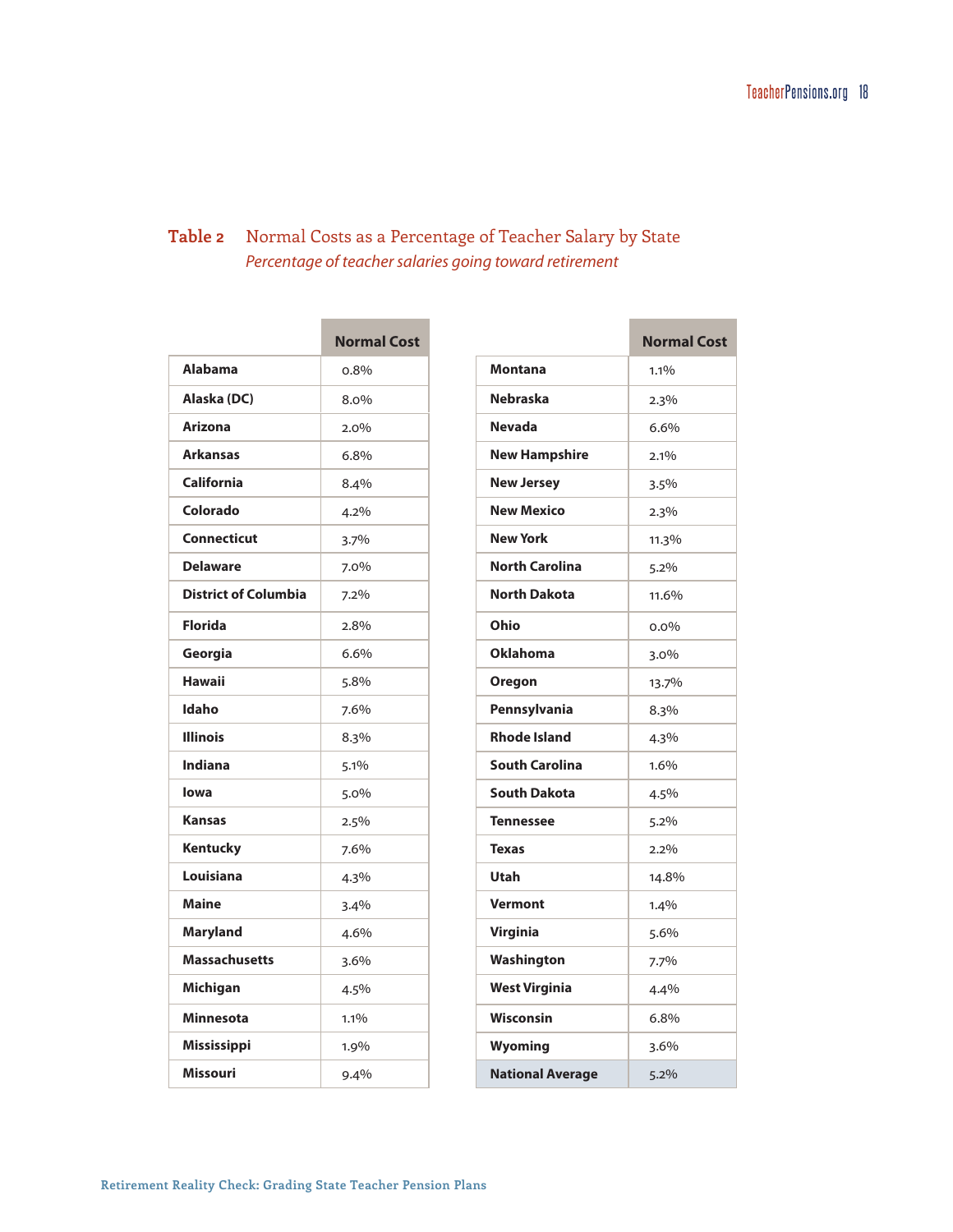# **Table 3** Debt Costs as a Percentage of Teacher Pension Contributions by State *Percentage of teacher pension contributions going toward pension debt*

|                             | <b>Debt Cost</b> |
|-----------------------------|------------------|
| <b>Alabama</b>              | 89.2%            |
| Alaska (DC)                 | 60.0%            |
| <b>Arizona</b>              | 82.7%            |
| <b>Arkansas</b>             | 52.4%            |
| <b>California</b>           | 60.9%            |
| Colorado                    | 80.9%            |
| <b>Connecticut</b>          | 84.2%            |
| <b>Delaware</b>             | 27.3%            |
| <b>District of Columbia</b> | 40.5%            |
| <b>Florida</b>              | 54.3%            |
| Georgia                     | 54.0%            |
| <b>Hawaii</b>               | 67.8%            |
| Idaho                       | 34.7%            |
| <b>Illinois</b>             | 78.9%            |
| Indiana                     | 81.9%            |
| lowa                        | 44.2%            |
| <b>Kansas</b>               | 84.8%            |
| Kentucky                    | 74.4%            |
| Louisiana                   | 83.1%            |
| <b>Maine</b>                | 74.0%            |
| <b>Maryland</b>             | 71.1%            |
| <b>Massachusetts</b>        | 79.5%            |
| <b>Michigan</b>             | 79.8%            |
| <b>Minnesota</b>            | 87.5%            |
| Mississippi                 | 87.2%            |
| <b>Missouri</b>             | 35.6%            |

|                         | <b>Debt Cost</b> |
|-------------------------|------------------|
| Montana                 | 88.0%            |
| <b>Nebraska</b>         | 67.9%            |
| <b>Nevada</b>           | 51.1%            |
| <b>New Hampshire</b>    | 87.0%            |
| <b>New Jersey</b>       | 87.0%            |
| <b>New Mexico</b>       | 86.4%            |
| <b>New York</b>         | 3.5%             |
| <b>North Carolina</b>   | 38.5%            |
| <b>North Dakota</b>     | 10.8%            |
| Ohio                    | 100.0%           |
| <b>Oklahoma</b>         | 77.3%            |
| Oregon                  | 55.6%            |
| Pennsylvania            | 69.6%            |
| <b>Rhode Island</b>     | 81.6%            |
| <b>South Carolina</b>   | 85.2%            |
| <b>South Dakota</b>     | $0.0\%$          |
| <b>Tennessee</b>        | 37.9%            |
| <b>Texas</b>            | 70.6%            |
| Utah                    | 36.5%            |
| <b>Vermont</b>          | 90.1%            |
| <b>Virginia</b>         | 64.1%            |
| Washington              | 48.0%            |
| <b>West Virginia</b>    | 81.8%            |
| <b>Wisconsin</b>        | 1.0%             |
| <b>Wyoming</b>          | 58.4%            |
| <b>National Average</b> | 63%              |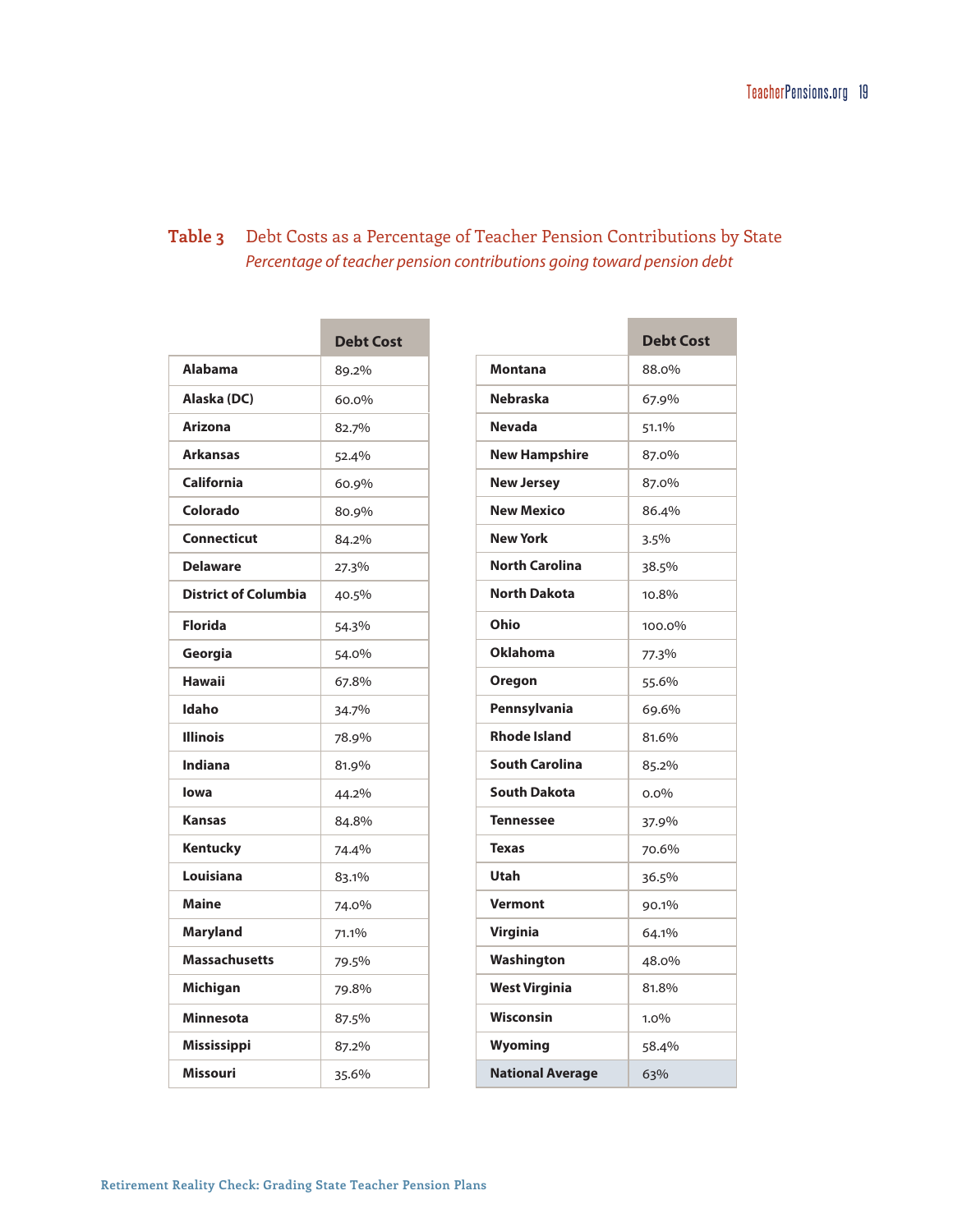# **Table 4** Vesting Requirements by State

*Percentage of teachers who qualify for employer-provided retirement benefits*

|                             | <b>Vesting</b><br><b>Requirement</b> | <b>Percentage of</b><br><b>New Teachers</b><br><b>Who Will Vest</b> |
|-----------------------------|--------------------------------------|---------------------------------------------------------------------|
| <b>Alabama</b>              | 10 years                             | 39%                                                                 |
| Alaska (DC)*                | n/a                                  | 70%                                                                 |
| <b>Arizona</b>              | Immediate                            | 100%                                                                |
| <b>Arkansas</b>             | 5 years                              | 57%                                                                 |
| <b>California</b>           | 5 years                              | 69%                                                                 |
| Colorado                    | 5 years                              | 36%                                                                 |
| <b>Connecticut</b>          | 10 years                             | 55%                                                                 |
| <b>Delaware</b>             | 10 years                             | 36%                                                                 |
| <b>District of Columbia</b> | 5 years                              | 29%                                                                 |
| <b>Florida</b>              | 8 years                              | 28%                                                                 |
| Georgia                     | 10 years                             | 33%                                                                 |
| <b>Hawaii</b>               | 10 years                             | 25%                                                                 |
| Idaho                       | 5 years                              | 70%                                                                 |
| <b>Illinois</b>             | 10 years                             | 50%                                                                 |
| Indiana                     | 10 years                             | 31%                                                                 |
| lowa                        | 7 years or age 65                    | 42%                                                                 |
| <b>Kansas</b>               | 5 years                              | 44%                                                                 |
| Kentucky                    | 5 years                              | 67%                                                                 |
| Louisiana                   | 5 years                              | 56%                                                                 |
| <b>Maine</b>                | 5 years                              | 14%                                                                 |
| <b>Maryland</b>             | 10 years                             | 43%                                                                 |
| <b>Massachusetts</b>        | 10 years                             | 12%                                                                 |
| Michigan                    | 10 years                             | 43%                                                                 |
| <b>Minnesota</b>            | 3 years                              | 50%                                                                 |
| Mississippi                 | 8 years                              | 24%                                                                 |
| <b>Missouri</b>             | 5 years                              | 58%                                                                 |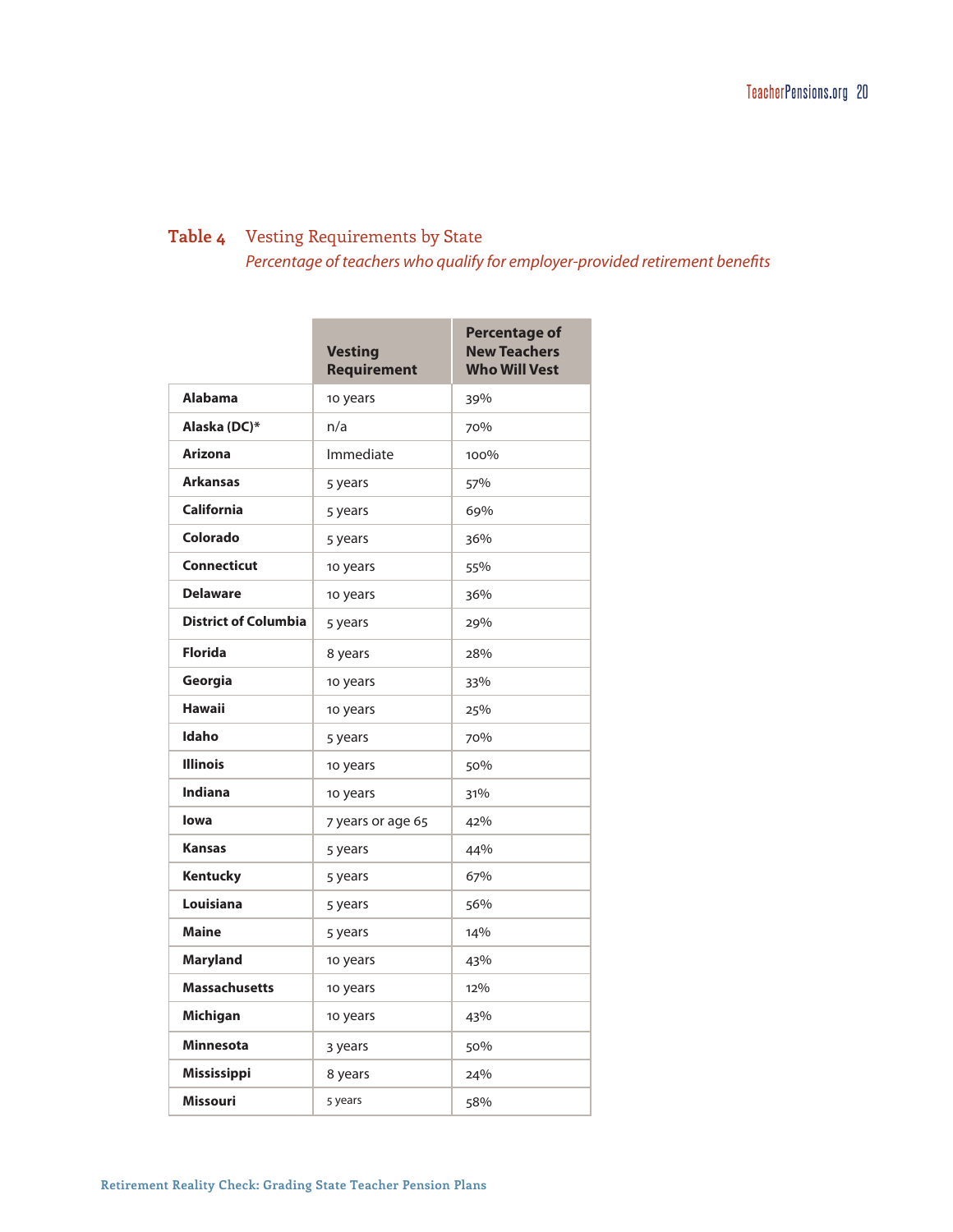### **Table 4** Vesting Requirements by State (continued)

|                         | <b>Vesting</b><br><b>Requirement</b> | <b>Percentage of</b><br><b>New Teachers</b><br><b>Who Will Vest</b> |
|-------------------------|--------------------------------------|---------------------------------------------------------------------|
| <b>Montana</b>          | 5 years                              | 35%                                                                 |
| <b>Nebraska</b>         | 5 years                              | 32%                                                                 |
| <b>Nevada</b>           | 5 years                              | 57%                                                                 |
| <b>New Hampshire</b>    | 10 years                             | 31%                                                                 |
| <b>New Jersey</b>       | 10 years                             | 56%                                                                 |
| <b>New Mexico</b>       | 5 years                              | 33%                                                                 |
| <b>New York</b>         | 10 years                             | 40%                                                                 |
| <b>North Carolina</b>   | 5 years                              | 47%                                                                 |
| <b>North Dakota</b>     | 5 years                              | 56%                                                                 |
| Ohio                    | 5 years                              | 34%                                                                 |
| <b>Oklahoma</b>         | 5 years                              | 44%                                                                 |
| Oregon                  | 5 years                              | 46%                                                                 |
| Pennsylvania            | 10 years                             | 36%                                                                 |
| <b>Rhode Island</b>     | 5 years                              | 59%                                                                 |
| <b>South Carolina</b>   | 8 years                              | 37%                                                                 |
| <b>South Dakota</b>     | 3 years                              | 53%                                                                 |
| <b>Tennessee</b>        | 5 years                              | 56%                                                                 |
| <b>Texas</b>            | 5 years                              | 59%                                                                 |
| Utah                    | 4 years                              | 52%                                                                 |
| <b>Vermont</b>          | 5 years                              | 33%                                                                 |
| <b>Virginia</b>         | 5 years                              | 50%                                                                 |
| Washington              | 5 years                              | 55%                                                                 |
| <b>West Virginia</b>    | 10 years                             | 39%                                                                 |
| <b>Wisconsin</b>        | 5 years                              | 64%                                                                 |
| Wyoming                 | 4 years                              | 42%                                                                 |
| <b>National Average</b> | 6.6 years                            | 46%                                                                 |

\*Although Alaska enrolls all new teachers in a defined contribution plan, it imposes a five-year vesting period on that plan. To determine the percentage of teachers who meet that vesting requirement, we used the closed DB plan's assumptions on teacher turnover rates.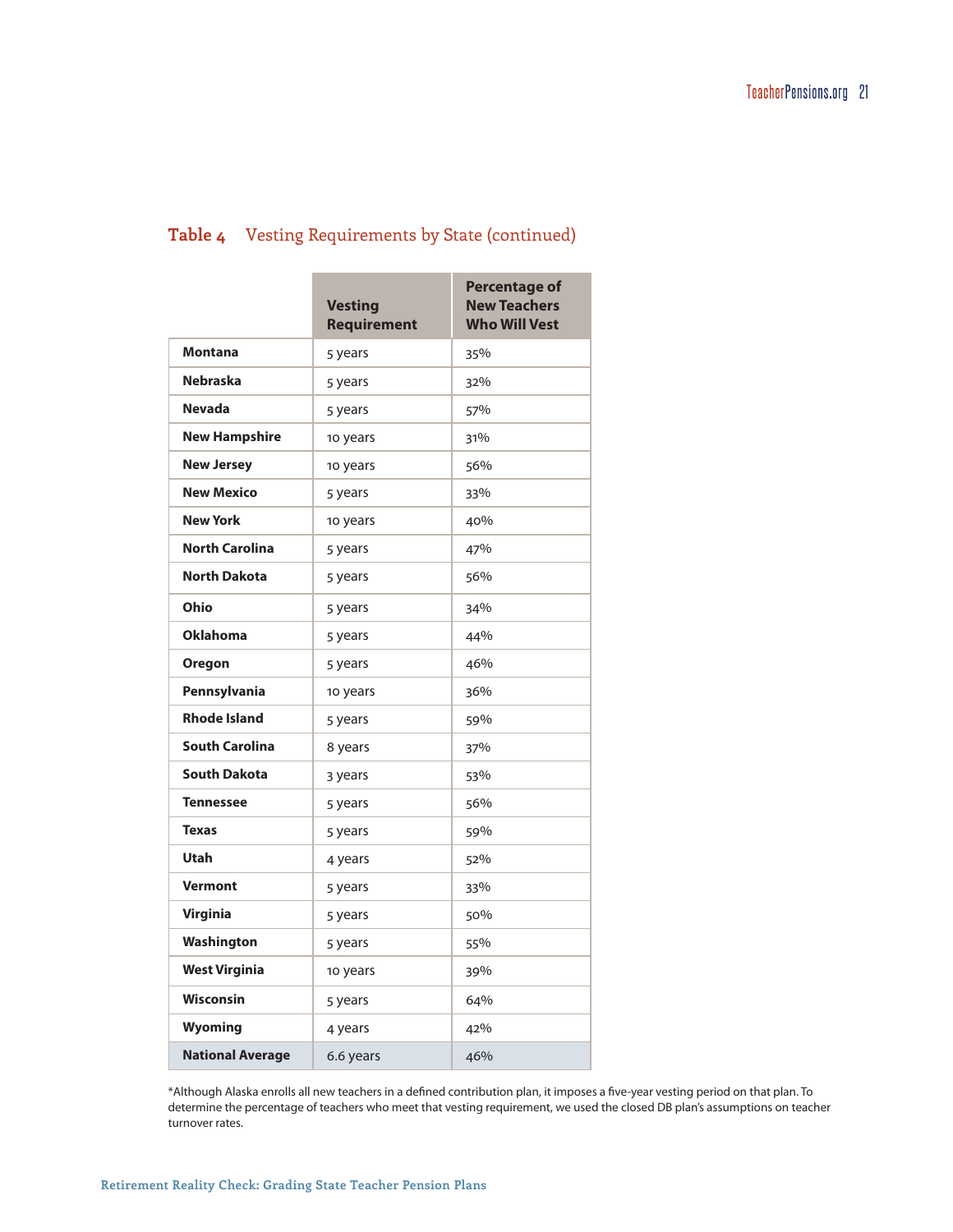## **Table 5** Percentage of Teachers Who Will Break Even From Their Retirement Plan *Percentage of teachers who earn retirement savings worth at least their own contributions plus interest*

|                             | <b>Percentage of</b><br><b>Teachers Who Will</b><br><b>Break Even From Their</b><br><b>Retirement Plan</b> |
|-----------------------------|------------------------------------------------------------------------------------------------------------|
| <b>Alabama</b>              | 29%                                                                                                        |
| Alaska (DC)                 | 100%                                                                                                       |
| <b>Arizona</b>              | 16%                                                                                                        |
| <b>Arkansas</b>             | 37%                                                                                                        |
| <b>California</b>           | 49%                                                                                                        |
| Colorado                    | 21%                                                                                                        |
| <b>Connecticut</b>          | 40%                                                                                                        |
| <b>Delaware</b>             | 6%                                                                                                         |
| <b>District of Columbia</b> | 22%                                                                                                        |
| <b>Florida</b>              | 15%                                                                                                        |
| Georgia                     | 25%                                                                                                        |
| <b>Hawaii</b>               | 12%                                                                                                        |
| Idaho                       | 38%                                                                                                        |
| <b>Illinois</b>             | 20%                                                                                                        |
| <b>Indiana</b>              | 33%                                                                                                        |
| lowa                        | 26%                                                                                                        |
| <b>Kansas</b>               | 24%                                                                                                        |
| Kentucky                    | 44%                                                                                                        |
| Louisiana                   | 30%                                                                                                        |
| <b>Maine</b>                | 2%                                                                                                         |
| <b>Maryland</b>             | 27%                                                                                                        |
| <b>Massachusetts</b>        | $O\%$                                                                                                      |
| Michigan                    | 45%                                                                                                        |
| <b>Minnesota</b>            | 22%                                                                                                        |
| Mississippi                 | 6%                                                                                                         |
| <b>Missouri</b>             | 38%                                                                                                        |

|                         | <b>Percentage of</b><br><b>Teachers Who Will</b><br><b>Break Even From Their</b><br><b>Retirement Plan</b> |
|-------------------------|------------------------------------------------------------------------------------------------------------|
| <b>Montana</b>          | 19%                                                                                                        |
| <b>Nebraska</b>         | 12%                                                                                                        |
| <b>Nevada</b>           | 32%                                                                                                        |
| <b>New Hampshire</b>    | 8%                                                                                                         |
| <b>New Jersey</b>       | 44%                                                                                                        |
| <b>New Mexico</b>       | 16%                                                                                                        |
| <b>New York</b>         | 33%                                                                                                        |
| <b>North Carolina</b>   | 25%                                                                                                        |
| <b>North Dakota</b>     | 18%                                                                                                        |
| Ohio                    | 17%                                                                                                        |
| <b>Oklahoma</b>         | 26%                                                                                                        |
| Oregon                  | 63%                                                                                                        |
| Pennsylvania            | 19%                                                                                                        |
| <b>Rhode Island</b>     | 50%                                                                                                        |
| <b>South Carolina</b>   | 19%                                                                                                        |
| <b>South Dakota</b>     | 11%                                                                                                        |
| <b>Tennessee</b>        | 22%                                                                                                        |
| <b>Texas</b>            | 18%                                                                                                        |
| <b>Utah</b>             | 60%                                                                                                        |
| <b>Vermont</b>          | 4%                                                                                                         |
| <b>Virginia</b>         | 17%                                                                                                        |
| Washington              | 45%                                                                                                        |
| <b>West Virginia</b>    | 37%                                                                                                        |
| <b>Wisconsin</b>        | 49%                                                                                                        |
| <b>Wyoming</b>          | 12%                                                                                                        |
| <b>National Average</b> | 28%                                                                                                        |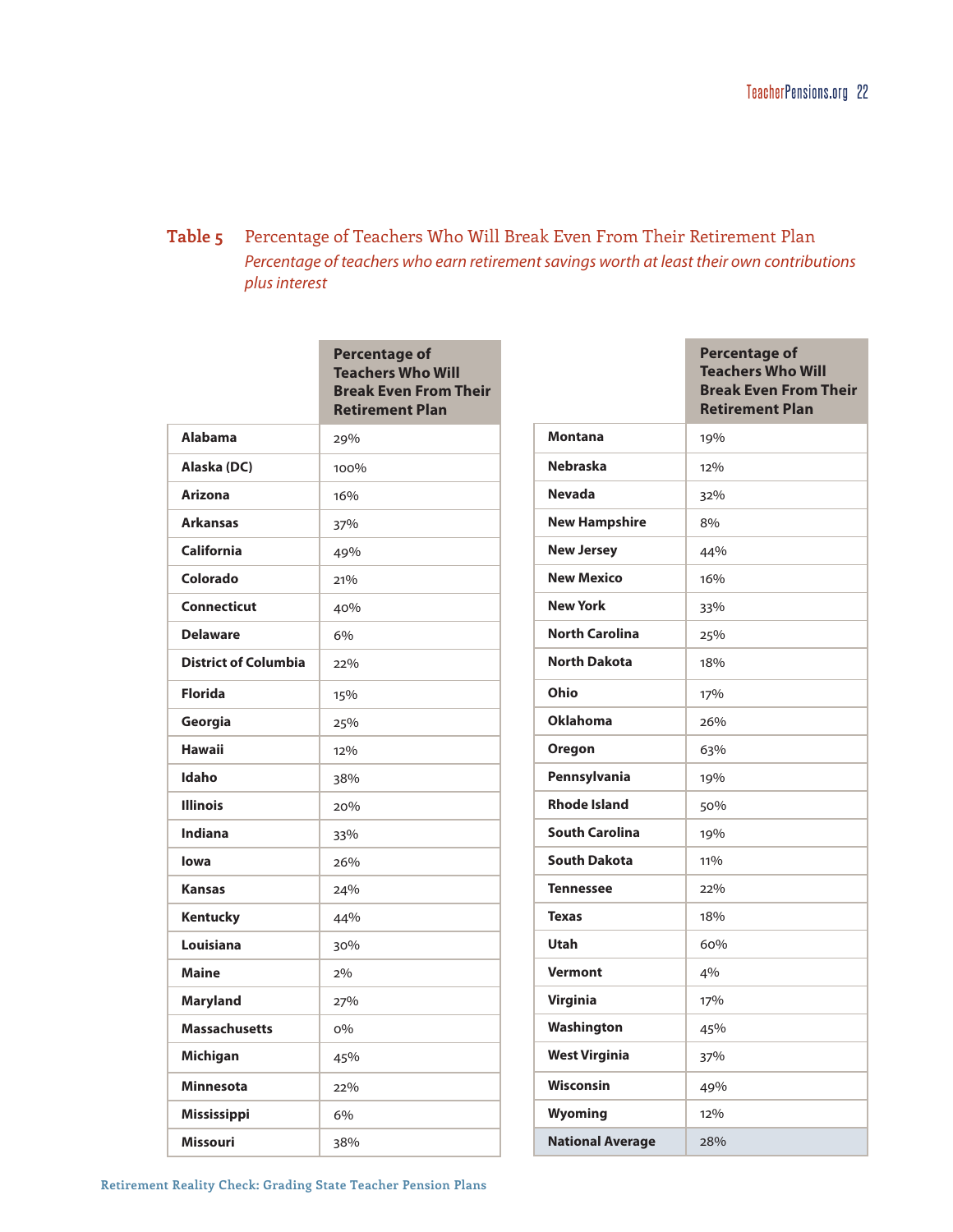# **Table 6** Teacher Social Security (SS) Coverage by State *Whether or not teachers are covered by Social Security*

|                             | <b>SS Coverage</b> |
|-----------------------------|--------------------|
| <b>Alahama</b>              | Yes                |
| Alaska (DC)                 | No                 |
| <b>Arizona</b>              | Yes                |
| <b>Arkansas</b>             | Yes                |
| California                  | Nο                 |
| Colorado                    | No                 |
| <b>Connecticut</b>          | No                 |
| <b>Delaware</b>             | Yes                |
| <b>District of Columbia</b> | No                 |
| <b>Florida</b>              | Yes                |
| Georgia                     | Varies             |
| <b>Hawaii</b>               | Yes                |
| Idaho                       | Yes                |
| <b>Illinois</b>             | Nο                 |
| Indiana                     | Yes                |
| lowa                        | Yes                |
| <b>Kansas</b>               | Yes                |
| <b>Kentucky</b>             | No                 |
| Louisiana                   | No                 |
| <b>Maine</b>                | Varies             |
| <b>Maryland</b>             | Nο                 |
| <b>Massachusetts</b>        | Yes                |
| <b>Michigan</b>             | Yes                |
| <b>Minnesota</b>            | Varies             |
| <b>Mississippi</b>          | Yes                |
| <b>Missouri</b>             | Varies             |

|                       | <b>SS Coverage</b> |
|-----------------------|--------------------|
| Montana               | Varies             |
| <b>Nebraska</b>       | Yes                |
| <b>Nevada</b>         | No                 |
| <b>New Hampshire</b>  | Yes                |
| <b>New Jersey</b>     | Yes                |
| <b>New Mexico</b>     | Yes                |
| <b>New York</b>       | Yes                |
| <b>North Carolina</b> | Yes                |
| <b>North Dakota</b>   | Varies             |
| Ohio                  | No                 |
| <b>Oklahoma</b>       | Varies             |
| Oregon                | Yes                |
| Pennsylvania          | Yes                |
| <b>Rhode Island</b>   | Varies             |
| <b>South Carolina</b> | Yes                |
| <b>South Dakota</b>   | Yes                |
| <b>Tennessee</b>      | Yes                |
| <b>Texas</b>          | No                 |
| Utah                  | Yes                |
| <b>Vermont</b>        | Yes                |
| <b>Virginia</b>       | Yes                |
| Washington            | Yes                |
| <b>West Virginia</b>  | Yes                |
| <b>Wisconsin</b>      | Varies             |
| Wyoming               | Yes                |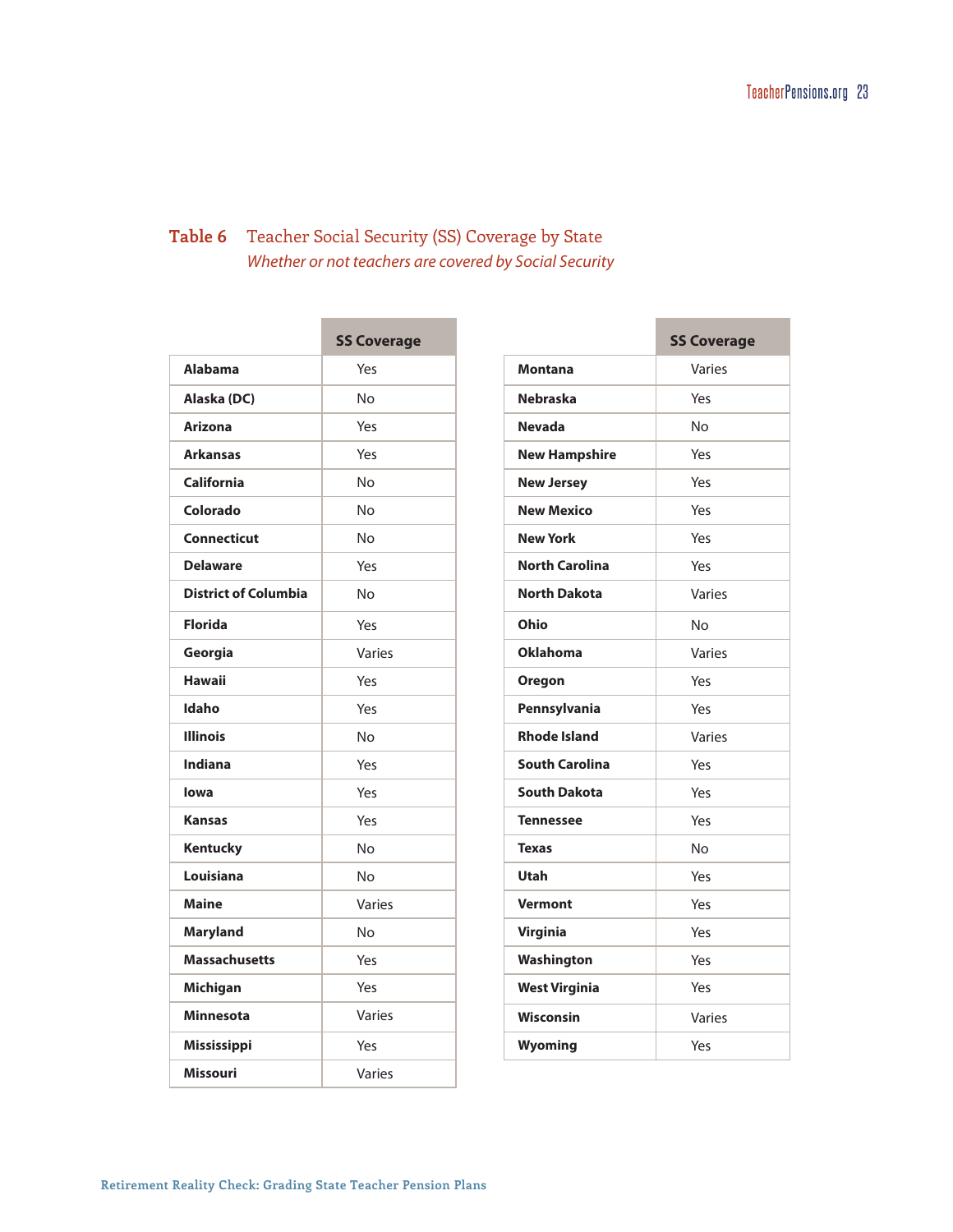# **Table 7** Portable Retirement Plan Option Available by State *Whether or not a portable retirement savings option exists*

|                             | <b>Portable Option</b> |
|-----------------------------|------------------------|
| <b>Alabama</b>              | Nο                     |
| Alaska (DC)                 | Yes                    |
| <b>Arizona</b>              | No                     |
| <b>Arkansas</b>             | Nο                     |
| California                  | No                     |
| Colorado                    | No                     |
| <b>Connecticut</b>          | No                     |
| <b>Delaware</b>             | No                     |
| <b>District of Columbia</b> | No                     |
| <b>Florida</b>              | Yes                    |
| Georgia                     | No                     |
| <b>Hawaii</b>               | No                     |
| Idaho                       | No                     |
| <b>Illinois</b>             | Nο                     |
| <b>Indiana</b>              | Yes                    |
| lowa                        | Nο                     |
| <b>Kansas</b>               | Yes                    |
| Kentucky                    | Nο                     |
| Louisiana                   | Yes                    |
| <b>Maine</b>                | No                     |
| <b>Maryland</b>             | No                     |
| <b>Massachusetts</b>        | No                     |
| Michigan                    | Yes                    |
| <b>Minnesota</b>            | No                     |
| Mississippi                 | No                     |
| <b>Missouri</b>             | No                     |

|                       | <b>Portable Option</b> |
|-----------------------|------------------------|
| <b>Montana</b>        | <b>No</b>              |
| <b>Nebraska</b>       | <b>No</b>              |
| <b>Nevada</b>         | No                     |
| <b>New Hampshire</b>  | <b>No</b>              |
| <b>New Jersey</b>     | No                     |
| <b>New Mexico</b>     | Nο                     |
| <b>New York</b>       | No                     |
| <b>North Carolina</b> | No                     |
| <b>North Dakota</b>   | No                     |
| Ohio                  | Yes                    |
| <b>Oklahoma</b>       | No                     |
| Oregon                | Yes                    |
| Pennsylvania          | Nο                     |
| <b>Rhode Island</b>   | Yes                    |
| <b>South Carolina</b> | Yes                    |
| <b>South Dakota</b>   | Nο                     |
| <b>Tennessee</b>      | Yes                    |
| <b>Texas</b>          | No                     |
| Utah                  | Yes                    |
| <b>Vermont</b>        | Nο                     |
| <b>Virginia</b>       | Yes                    |
| Washington            | Yes                    |
| <b>West Virginia</b>  | No                     |
| Wisconsin             | No                     |
| Wyoming               | No                     |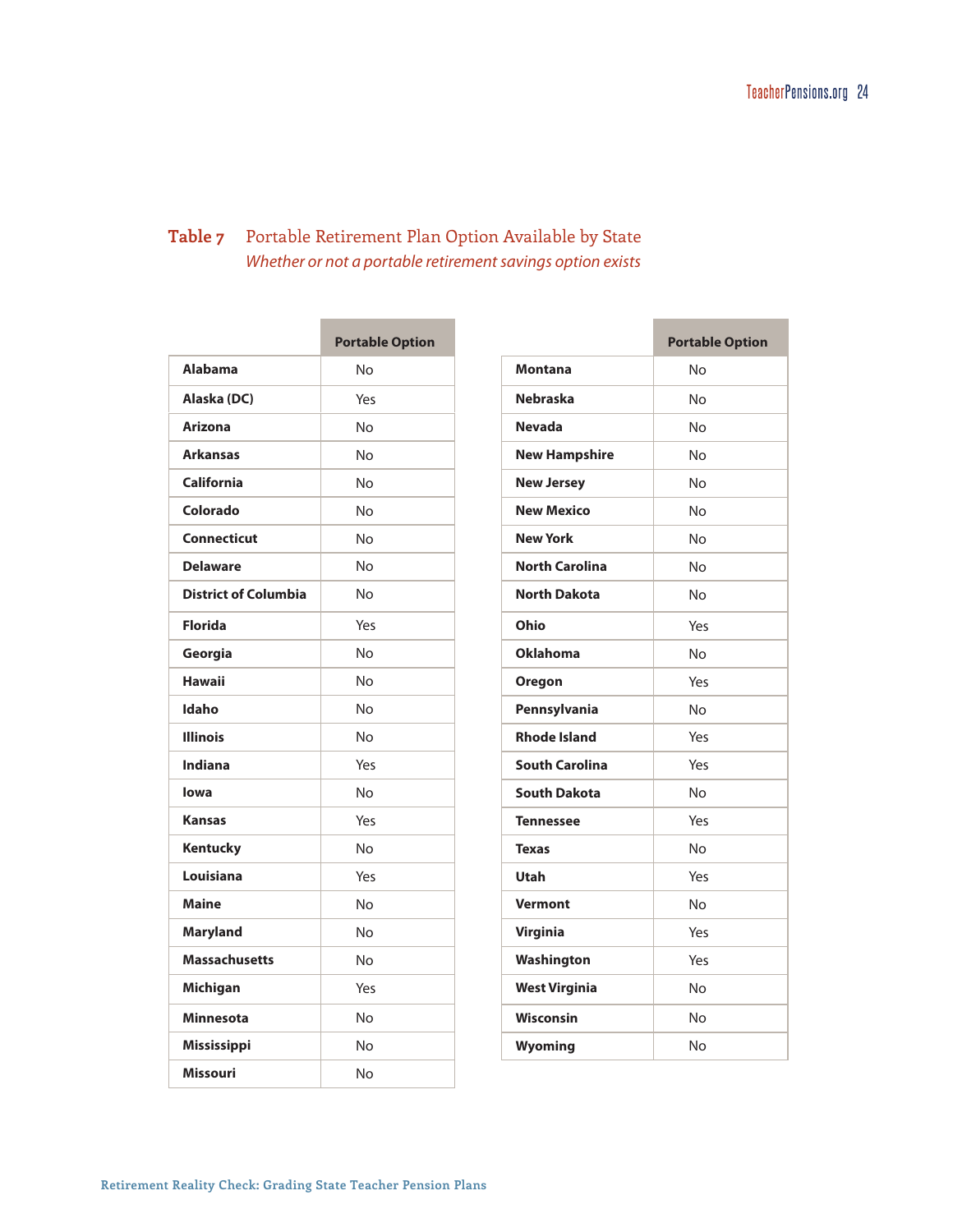# <span id="page-28-0"></span>Endnotes

- <span id="page-28-1"></span>Leslie Kan and Chad Aldeman, "Eating Their Young: How Cuts to State Pension Plans Fall on New Workers," TeacherPensions.org and Bellwether Education Partners, July 2015, [http://www.teacherpensions.org/resource/eating-their-young.](http://www.teacherpensions.org/resource/eating-their-young)
- <span id="page-28-2"></span><sup>2</sup> Chad Aldeman and Richard W. Johnson, "Negative Returns: How State Pensions Shortchange Teachers," TeacherPensions.org, Urban Institute, and Bellwether, September 2015, [http://www.teacherpensions.org/sites/default/files/TeacherPensions\\_Negative%20](http://www.teacherpensions.org/sites/default/files/TeacherPensions_Negative%20Returns_Final.pdf) [Returns\\_Final.pdf](http://www.teacherpensions.org/sites/default/files/TeacherPensions_Negative%20Returns_Final.pdf).
- <span id="page-28-3"></span><sup>3</sup> Chad Aldeman and Andrew J. Rotherham, "Friends Without Benefits: How States Systematically Shortchange Teachers' Retirement and Threaten Their Retirement Security," TeacherPensions.org, The Joyce Foundation, and Bellwether, March 13, 2014, [http://www.](http://www.teacherpensions.org/resource/friends-without-benefits) [teacherpensions.org/resource/friends-without-benefits](http://www.teacherpensions.org/resource/friends-without-benefits).
- <span id="page-28-4"></span><sup>4</sup> Robert M. Costrell and Michael Podgursky, "Distribution of Benefits in Teacher Retirement Systems and Their Implications for Mobility," *The Association for Education Finance and Policy Journal* 5, No. 4 (Fall 2010): pp. 519-57.
- <span id="page-28-5"></span><sup>5</sup> Our calculations from a large-scale analysis of more than 35,000 private-sector defined contribution plans suggests that about 25 percent to 30 percent of employers offer a 401(k) contribution of at least 5 percent. See Exhibit 2.3 here: BrightScope and Investment Company Institute, "The BrightScope/ICI Defined Contribution Plan Profile: A Close Look at 401(k) Plans" (San Diego, CA: BrightScope and Washington, D.C.: Investment Company Institute), 2014, [https://www.ici.org/pdf/ppr\\_14\\_dcplan\\_profile\\_401k.pdf.](https://www.ici.org/pdf/ppr_14_dcplan_profile_401k.pdf)
- <span id="page-28-6"></span><sup>6</sup> For example: Maria Donovan Fitzpatrick, "How Much Are Public School Teachers Willing to Pay for Their Retirement Benefits?," *American Economic Journal* 7, No. 4 (2015): pp. 165-88,<http://www.nber.org/papers/w20582>; and Cory Koedel and P. Brett Xiang, "Pension Enhancements and the Retention of Public Employees: Evidence from Teaching," National Center for Analysis of Longitudinal Data in Education Research, October 2015, [http://www.caldercenter.org/publications/pension-enhancements-and](http://www.caldercenter.org/publications/pension-enhancements-and-retention-public-employees-evidence-teaching)[retention-public-employees-evidence-teaching.](http://www.caldercenter.org/publications/pension-enhancements-and-retention-public-employees-evidence-teaching)
- <span id="page-28-7"></span><sup>7</sup> Kathryn M. Doherty, Sandi Jacobs, and Martin F. Lueken, "Doing the Math on Teacher Pensions: How to Protect Teachers and Taxpayers," National Council on Teacher Quality, January 2015.
- <span id="page-28-8"></span><sup>8</sup> Aldeman, "What Do Pac-Man and Pensions Have in Common?," TeacherPensions.org, May 2016, [http://www.teacherpensions.org/](http://www.teacherpensions.org/resource/what-do-pac-man-and-pensions-have-common) [resource/what-do-pac-man-and-pensions-have-common.](http://www.teacherpensions.org/resource/what-do-pac-man-and-pensions-have-common)
- <span id="page-28-9"></span><sup>9</sup> Aldeman and Rotherham, "Friends Without Benefits,"<http://www.teacherpensions.org/resource/friends-without-benefits>.
- <span id="page-28-10"></span><sup>10</sup> For a longer description of this methodology, see the Appendix in Aldeman and Rotherham, "Friends Without Benefits," [http://www.teacherpensions.org/resource/friends-without-benefits.](http://www.teacherpensions.org/resource/friends-without-benefits)
- <span id="page-28-11"></span><sup>11</sup> For a longer description of the methodology used to calculate state grades on this variable, see: Aldeman and Johnson, "Negative Returns: How State Pensions Shortchange Teachers," [http://www.teacherpensions.org/sites/default/files/TeacherPensions\\_](http://www.teacherpensions.org/sites/default/files/TeacherPensions_Negative%20Returns_Final.pdf) [Negative%20Returns\\_Final.pdf](http://www.teacherpensions.org/sites/default/files/TeacherPensions_Negative%20Returns_Final.pdf).
- <span id="page-28-12"></span><sup>12</sup> For more background, see Kan and Aldeman, "Uncovered: Social Security, Retirement Uncertainty, and 1 Million Teachers," TeacherPensions.org and Bellwether, December 2014, [http://www.teacherpensions.org/resource/uncovered-social-security](http://www.teacherpensions.org/resource/uncovered-social-security-retirement-uncertainty-and-1-million-teachers)[retirement-uncertainty-and-1-million-teachers.](http://www.teacherpensions.org/resource/uncovered-social-security-retirement-uncertainty-and-1-million-teachers)
- <span id="page-28-13"></span><sup>13</sup> "... states with governmental pension plans that have greater levels of underfunding tend also to have a smaller proportion of [state and local government workers] workers that are covered by Social Security." David C. John, Sarah E. Holmes, and William G. Gale, "Social Security Coverage for State and Local Government Workers: A Reconsideration," Brookings Institution, October 2015, [https://www.brookings.edu/research/social-security-coverage-for-state-and-local-government-workers-a-reconsideration/.](https://www.brookings.edu/research/social-security-coverage-for-state-and-local-government-workers-a-reconsideration/)
- <span id="page-28-14"></span>14 There are nine states that defer to individual school districts to decide if they want to offer Social Security. We gave those states zero points, because that puts the onus on individual teachers to shop around across districts to determine if they offer Social Security or not, rather than operating under the assumption that all teachers are automatically covered.
- <span id="page-28-15"></span><sup>15</sup> See, for example, James J. Choi et al., "Defined Contribution Pensions: Plan Rules, Participant Decisions, and the Path of Least Resistance" (NBER Working Paper No. 8655, December 2001, JEL No. J320, H550, G110, D910).
- <span id="page-28-16"></span><sup>16</sup> Aldeman and Johnson, "Negative Returns: How State Pensions Shortchange Teachers," [http://www.teacherpensions.org/sites/default/](http://www.teacherpensions.org/sites/default/files/TeacherPensions_Negative%20Returns_Final.pdf) [files/TeacherPensions\\_Negative%20Returns\\_Final.pdf.](http://www.teacherpensions.org/sites/default/files/TeacherPensions_Negative%20Returns_Final.pdf)